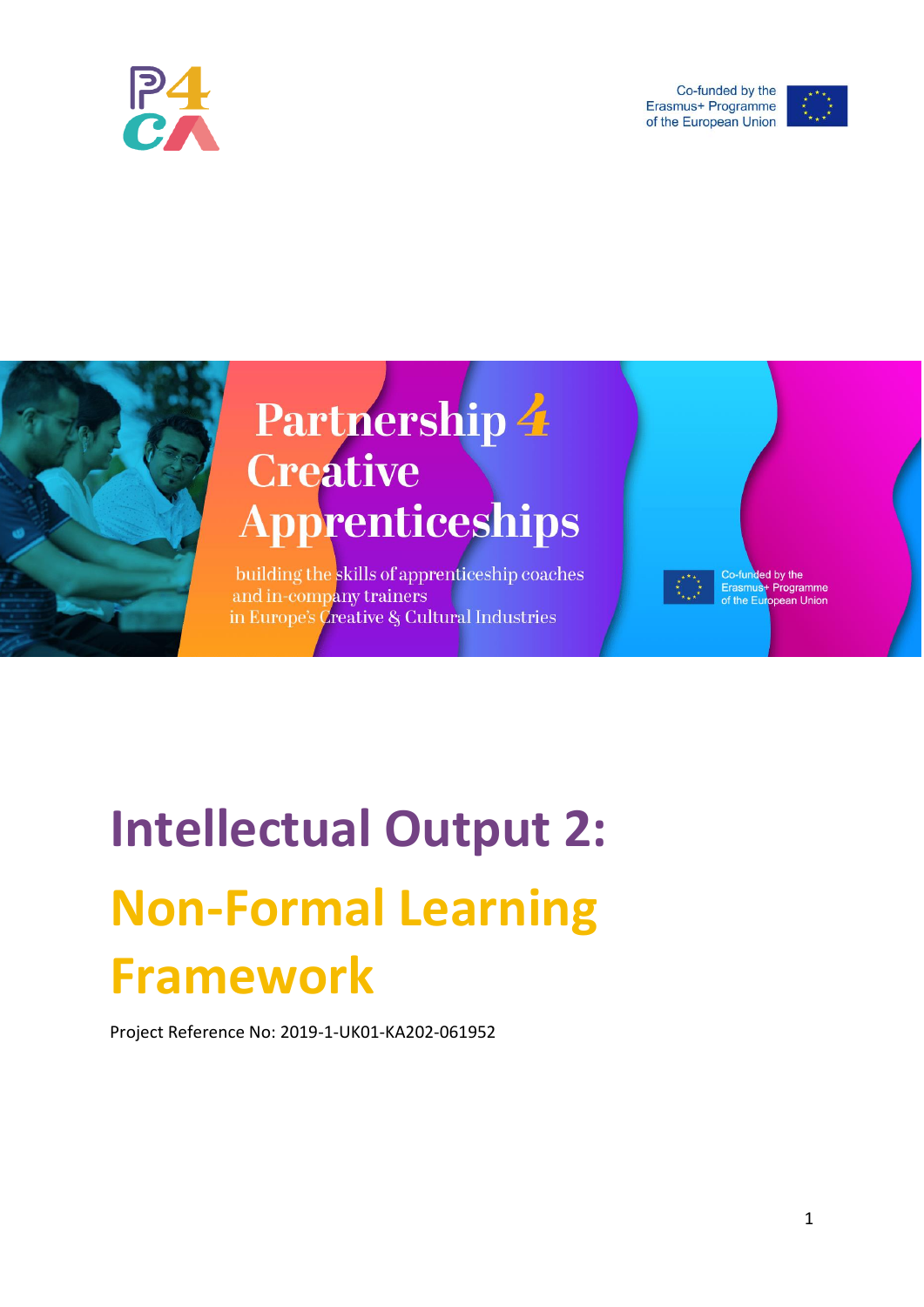



### **Table of content:**

| Module 1: Developing creative methods to support future employees in the CCIs.  8    |  |
|--------------------------------------------------------------------------------------|--|
| Module 2 : Building a cooperation network and understanding the specificity of the   |  |
|                                                                                      |  |
| Module 4 : Implementing and supporting specially-tailored creative apprenticeships 9 |  |
|                                                                                      |  |
|                                                                                      |  |
|                                                                                      |  |
|                                                                                      |  |

The Occupational Profile has been produced by the P4CA project consortium, which consists of:













Further information about the project and the above partners is available at:<https://www.p4ca.eu/>

Co-funded by the Erasmus+ Programme of the European Union



*The European Commission support for the production of this publication does not constitute an endorsement of the contents which reflects the views only of the authors, and the Commission cannot be held responsible for any use which may be made of the information contained therein.*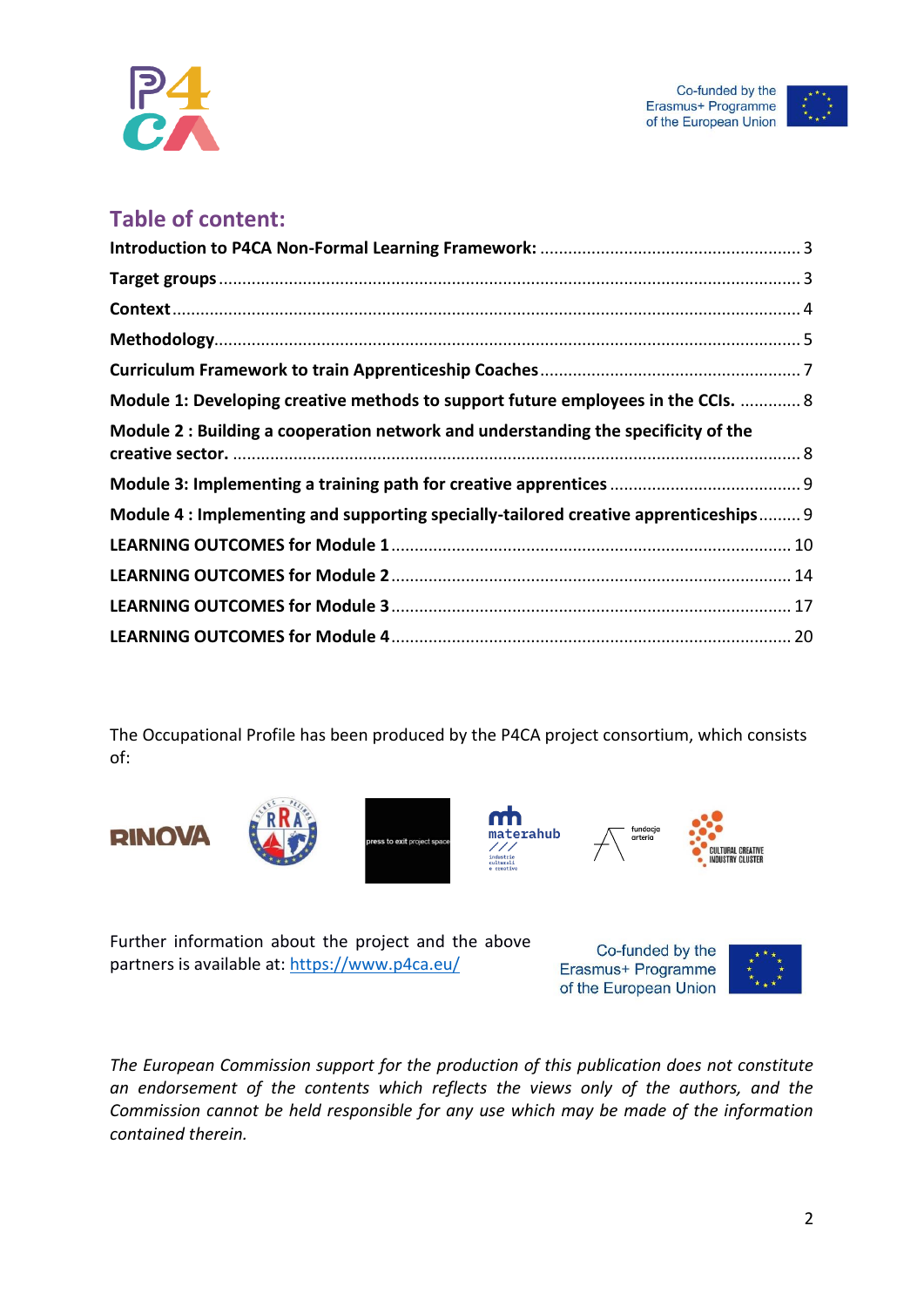



#### <span id="page-2-0"></span>**Introduction to P4CA Non-Formal Learning Framework:**

Starting and finding a satisfying job in the creative and cultural industries (CCIs) requires properly targeted support. Partnership for Creative Apprenticeships (P4CA) is an example of this. This project is organized by 6 partners from different parts of Europe: Rinova, UK, lead; Senec-Pezinok Regional Development Agency (RDA), Slovakia; ARTeria, Poland; Cultural Innovation Competence Centre Association (CICC), Hungary; Press to Exit, North Macedonia; and Materahub, Italy.

The main goal of the P4CA project is to support the implementation of creative apprenticeships by building the skills of apprenticeship trainers and trainers within the organizations operating in CCIs.

The project is aimed at developing new training content and building a professional development path for trainers and tutors so that they can use it in practical situations at the workplace. One of the elements of this process is the creation of a non-formal learning framework defining the key areas of knowledge skills and competences that the Apprenticeship Coach needs in order to support young people to undertake apprenticeships in the CCIs. The non-formal learning framework is designed to support the training needs of advisors and coaches both within the sector and cross-sectorally.

#### <span id="page-2-1"></span>**Target groups**

The basic target groups defined in the previous P4CA activities are:

- In-Company Trainers
- those working in VET and other educational settings.
- vocational trainers and coaches who work in the field of supporting young people to enter employment through work-based learning and apprenticeships (not restricted to those who are specialists in the CCI sector).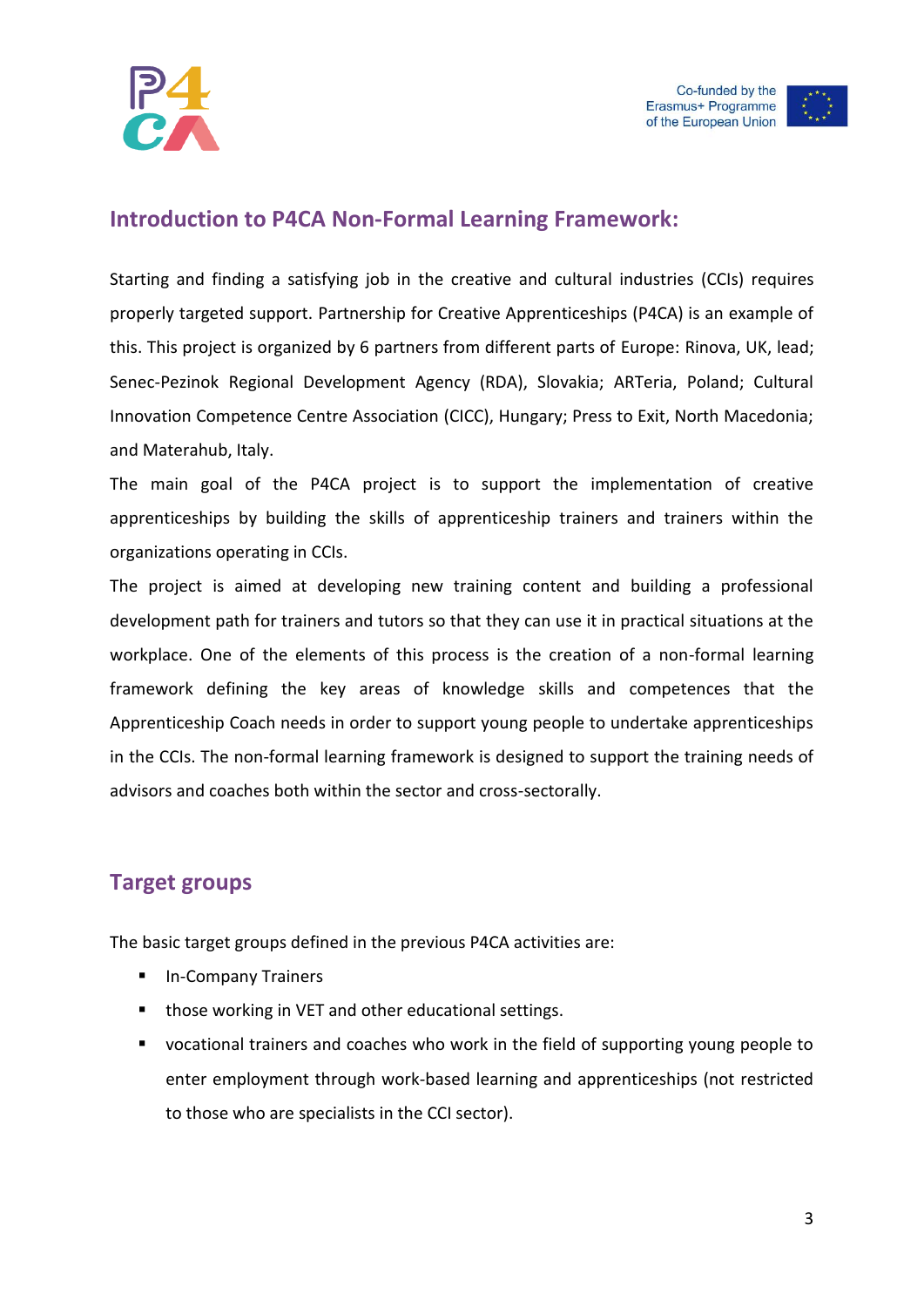

Co-funded by the Erasmus+ Programme of the European Union

A very important element is that Apprenticeship Coaches can gain accreditation for their skills at a level mapped against the EQF and ECVET, therefore supporting mobility of learners and flexibility of pathways. The outcomes are presented as a modular framework, mapped against EQF Level 5, that can be flexibly undertaken in part or as a whole, according to learning needs of the Apprenticeship Coach.

#### <span id="page-3-0"></span>**Context**

In the context of high levels of youth unemployment and youth poverty across Europe, the CCIs have been identified by the European Parliament as playing a key role as a driver for growth in the European economy. They contribute more than any other sector to youth employment and have proved to be most resilient during the post 2008 economic crisis. Whilst the new creative technology and working patterns of the CCIs are attractive to young people, the entry routes are often through personal networks or unpaid internships which exclude young people from minority and disadvantaged backgrounds. The CCIs comprise a high proportion of small and micro-businesses. Many such businesses lack capacity or resources to take on apprenticeships. And VET trainers and training institutions often do not well understand the working patterns of this new dynamic and fast-moving sector. Apprenticeships can help increase access and diversity, but these barriers contribute to the fact that apprenticeships in many European countries have not been developed to their full potential in the CCI sector.

To address these challenges, P4CA brings together a partnership of experienced VET providers from 6 countries, who are based in creative clusters or hubs that bring together, through dynamic networks, the three target groups that need to collaborate in order to create a successful creative apprenticeship (CCI employers; VET trainers and institutions; and young creatives). Recognising the complex hybrid eco-system of the CCIs and their distinct subsectors, PC4A will take a novel approach that is based upon cooperative networks to build the capacity of the sector to host more apprenticeships.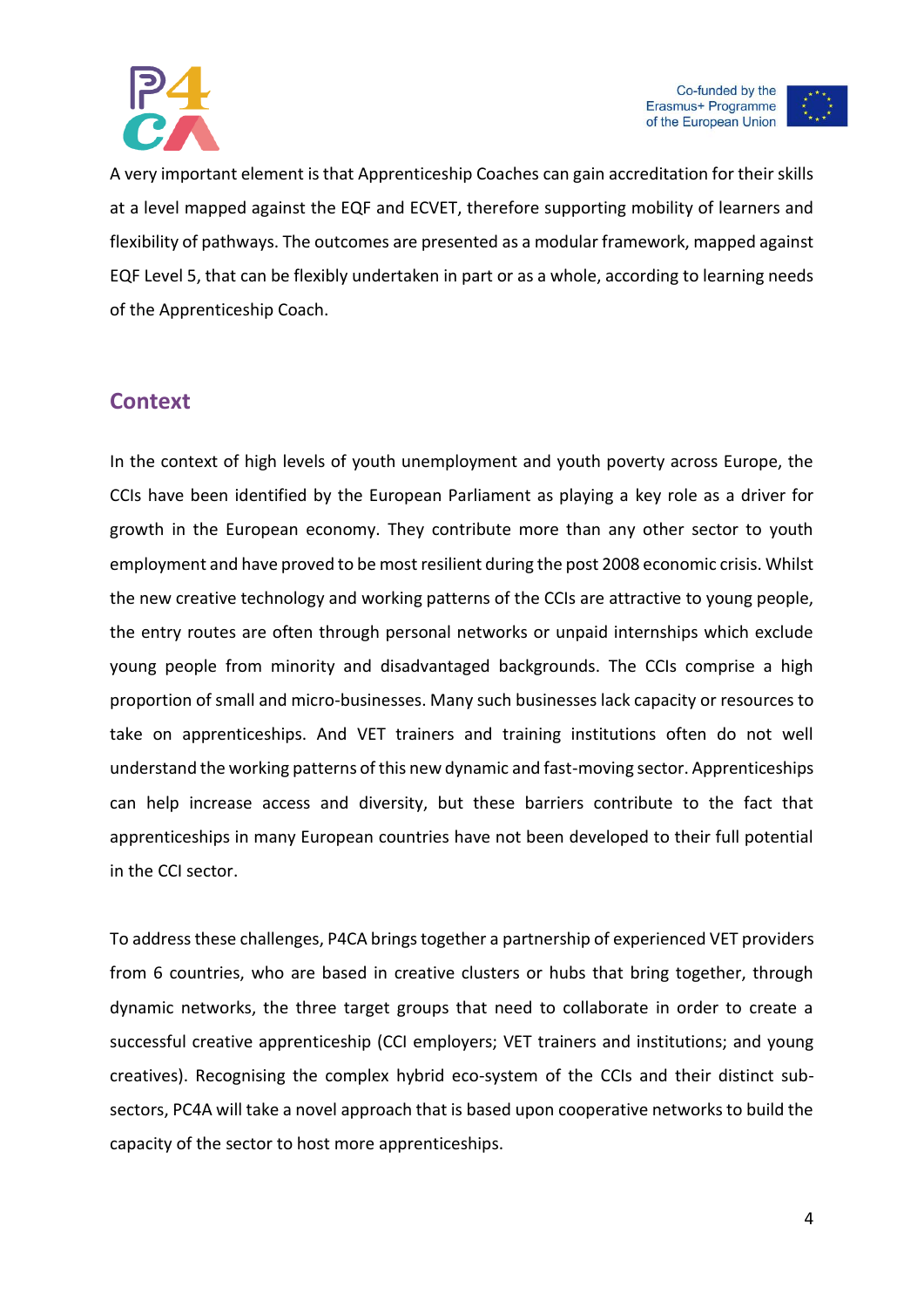

#### <span id="page-4-0"></span>**Methodology**

**This draft document sets out:**

- **EXT** the a non-formal learning framework based upon the occupational profile
- the **key areas of knowledge, skills and competences** that the **Apprenticeship Coach** needs in order to support young people to undertake apprenticeships in CCIs.

**IO2 initiates the setting up of Peer Development and Review (PDR) Groups by each partner** with user groups in their country to ensure that the learning outcomes and descriptors reflect the realities of current practice and the needs of those who are delivering in the field. Each partner has set up a **PDR group**, comprising up to **6 professionals with experience of working in a specific area**, tasked with developing the learning outcomes in that area.

#### **ELABORATE THE LEARNING OUTCOMES AND DESCRIPTORS**

- the **PDR Groups** *(practitioners)* developed the learning outcomes and proposed appropriate descriptors (skills, knowledge and competences), levels and assessment criteria with relation to the EQF framework.
- each partner invited **3 sector experts** *(policy and advocacy level)* to contribute to and review the learning outcomes to assess and assure quality of the Intellectual Outputs in relation to current industry practice and with relation to the EQF levels
- project partners, after working in their PRD Groups and following consultations with sector experts, decided that the assessment criteria will be precisely defined in the further phase of the project, in correlation with the implementation of IO6

#### **FINAL NON-FORMAL LEARNING FRAMEWORK AND LEARNING OUTCOMES**

- final learning outcomes and descriptors will be confirmed at agreed EQF levels
- final version completed in English and signed off as a PDF document to be available online as an Open Educational Resource
- partners will translate the key material into their languages for dissemination through their websites and networks in each country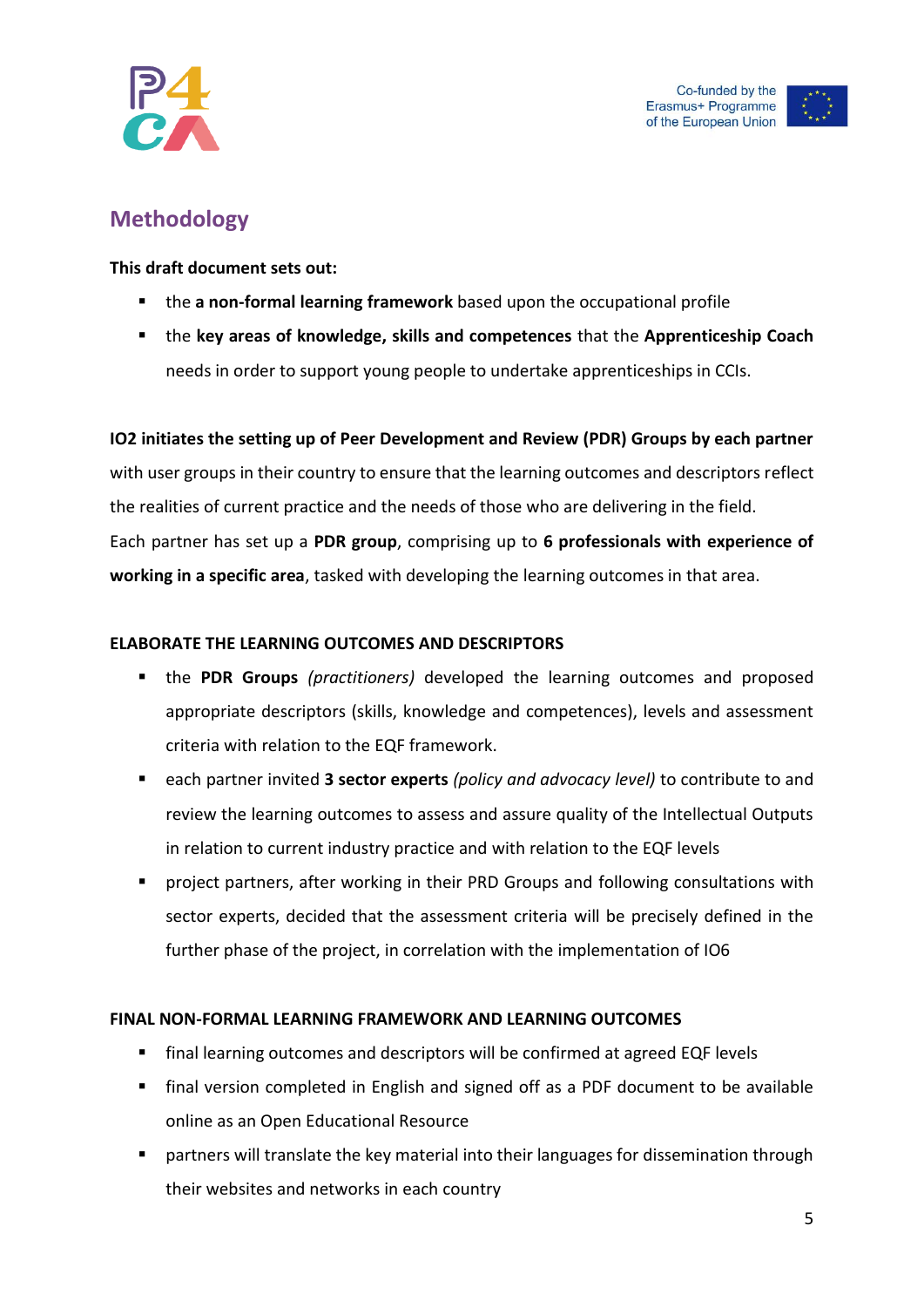



**Several key findings** in the Country Reports carried out as part of IO1 Methodological Framework in the partner countries are relevant. I would like to quote a selected few comments important in the context of creation of the P4CA Curriculum Framework:

*"An Occupation Profile and Competence Standards for the role of Apprenticeship Coach must be broad enough to cover the range and variety of roles and contexts described in the report"*

*"Apprenticeship Coaches need to have specific CCI industry experience and understanding of career pathways in the CCIs"*

*"The remit of Apprenticeship Coaches should include flexible alternative models of work-based learning where these provide training outcomes that are relevant to the CCI sector. Well educated and prepared vocational teachers and systematic financial support play a crucial role in the WBL process"*

*"Apprenticeship Coaches have an important role in educating employers and providing preapprenticeship training to prepare employers and young people in order to facilitate effective and successful apprenticeships, and in liaising between employers, apprentices and training providers throughout the duration of the Apprenticeship"*

*"The Apprenticeship Coach can play a crucial role in bringing VET training closer to the needs of CCI employers but the role needs to be better integrated into apprenticeship frameworks"*

*"The Apprenticeship Coach has a key role in raising young people's awareness of the potential of a creative career and promoting the benefits of Creative Apprenticeships. Based on IO1 the scope and areas to be covered in the learning objectives will be established (each partner will be allocated a defined learning objective area in which to develop learning outcomes):*

- *1. Coach and support Young Creatives*
- *2. Liaise with CCI employers (including understanding of the Creative and Cultural Industries)*
- *3. Co-create a Vocational & Educational Training pathway*
- *4. Set up and support Apprenticeships*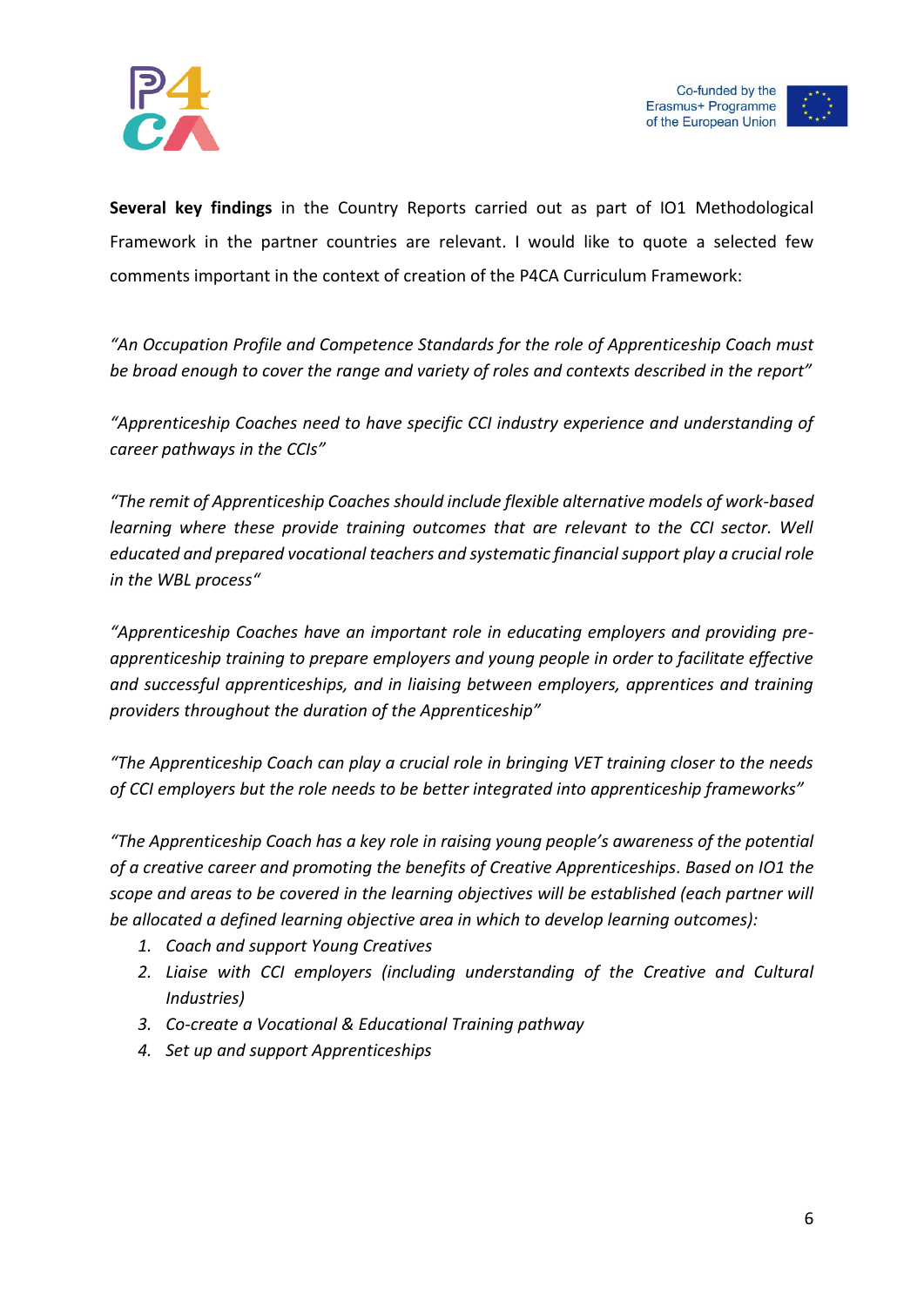



## <span id="page-6-0"></span>**Curriculum Framework to train Apprenticeship Coaches**

The following formulated areas of activities are the starting point for dividing the non-formal

learning framework into 4 modules:

Module 1 **– Developing creative methods to support future employees in the CCIs.**

Module 2 **– Building a cooperation network and understanding the specificity of the creative** 

**sector.**

Module 3 **– Implementing a training path for creative apprentices**

Module 4 **– Implementing and supporting specially-tailored creative apprenticeships.** All modules are developed at **EQF level 5.**

| <b>LEVEL</b> | <b>KNOWLEDGE</b><br>described as<br>theoretical and/or<br>factual                                                                                                                               | <b>SKILLS</b><br>described as<br>cognitive (involving<br>the use of logical,<br>intuitive and<br>creative thinking)<br>and practical<br>(involving manual<br>dexterity and the<br>use of methods,<br>materials, tools and<br>instruments). | <b>RESPONISBILITY</b><br><b>AND AUTONOMY</b><br>described as the<br>ability of the learner<br>to apply knowledge<br>and skills<br>autonomously and<br>with responsibility                            |
|--------------|-------------------------------------------------------------------------------------------------------------------------------------------------------------------------------------------------|--------------------------------------------------------------------------------------------------------------------------------------------------------------------------------------------------------------------------------------------|------------------------------------------------------------------------------------------------------------------------------------------------------------------------------------------------------|
| LEVEL 5      | comprehensive,<br>specialised, factual<br>and theoretical<br>knowledge within a<br>field of work as an<br>apprenticeship<br>coach and an<br>awareness of the<br>boundaries of that<br>knowledge | a comprehensive<br>range of cognitive<br>and practical skills<br>required to develop<br>creative solutions to<br>abstract problems in<br>the process of<br>apprenticeship<br>coaching                                                      | exercise<br>management and<br>supervision in<br>contexts of work as<br>apprenticeship<br>coach where there is<br>unpredictable<br>change; review and<br>develop<br>performance of self<br>and others |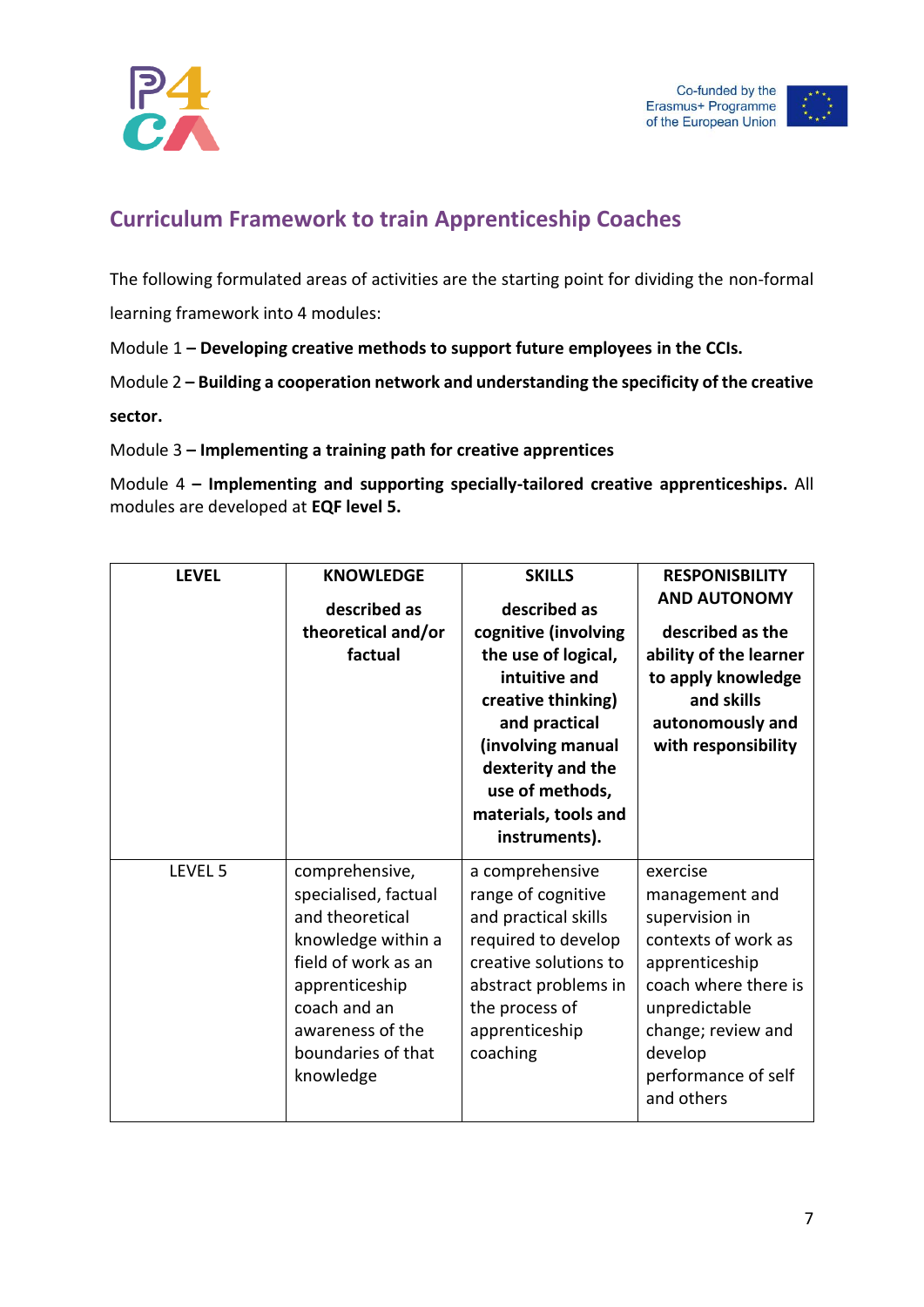





## <span id="page-7-0"></span>**Module 1: Developing creative methods to support future employees in the CCIs.**

| <b>Learning Outcome</b><br>$1.1\,$ | The Apprenticeship Coach should be able to introduce young<br>people to career opportunities and employers in the Creative and<br><b>Cultural Industries</b>                                |
|------------------------------------|---------------------------------------------------------------------------------------------------------------------------------------------------------------------------------------------|
| <b>Learning Outcome</b><br>1.2     | The Apprenticeship Coach should be able to conduct an analysis of<br>learning needs with the young person                                                                                   |
| Learning Outcome<br>1.3            | The Apprenticeship Coach should be able to put in place processes<br>to evaluate, monitor and track young people's progress and for<br>young people to reflect and give feedback.           |
| Learning Outcome<br>1.4            | The Apprenticeship Coach should be able to engage and<br>communicate effectively, consult with and involve young people.                                                                    |
| Learning Outcome<br>1.5            | The Apprenticeship Coach should be able to support learners to<br>build a range of emotional competences including resilience,<br>perseverance, positivity, self-belief and self-motivation |

## <span id="page-7-1"></span>**Module 2 : Building a cooperation network and understanding the specificity of the creative sector.**

| Learning Outcome        | The Apprenticeship Coach should be able to keep up to date with                                                                                                                                                                                               |
|-------------------------|---------------------------------------------------------------------------------------------------------------------------------------------------------------------------------------------------------------------------------------------------------------|
| 2.1                     | skills gaps and employment trends in different CCI sectors                                                                                                                                                                                                    |
| Learning Outcome<br>2.2 | The Apprenticeship Coach should be able to give practical support<br>to employers to set up apprenticeships that meet the<br>requirements of the European Framework for Quality<br>Apprenticeships                                                            |
| Learning Outcome<br>2.3 | The Apprenticeship Coach should be able to build relationships<br>with Creative and Cultural Industry Employers to communicate the<br>value and benefits of apprenticeships and engage them in<br>supporting young people's learning and creative development |
| Learning Outcome        | The Apprenticeship Coach should be able to broker the matching                                                                                                                                                                                                |
| 2.4                     | of employers with young apprentices and the training provision                                                                                                                                                                                                |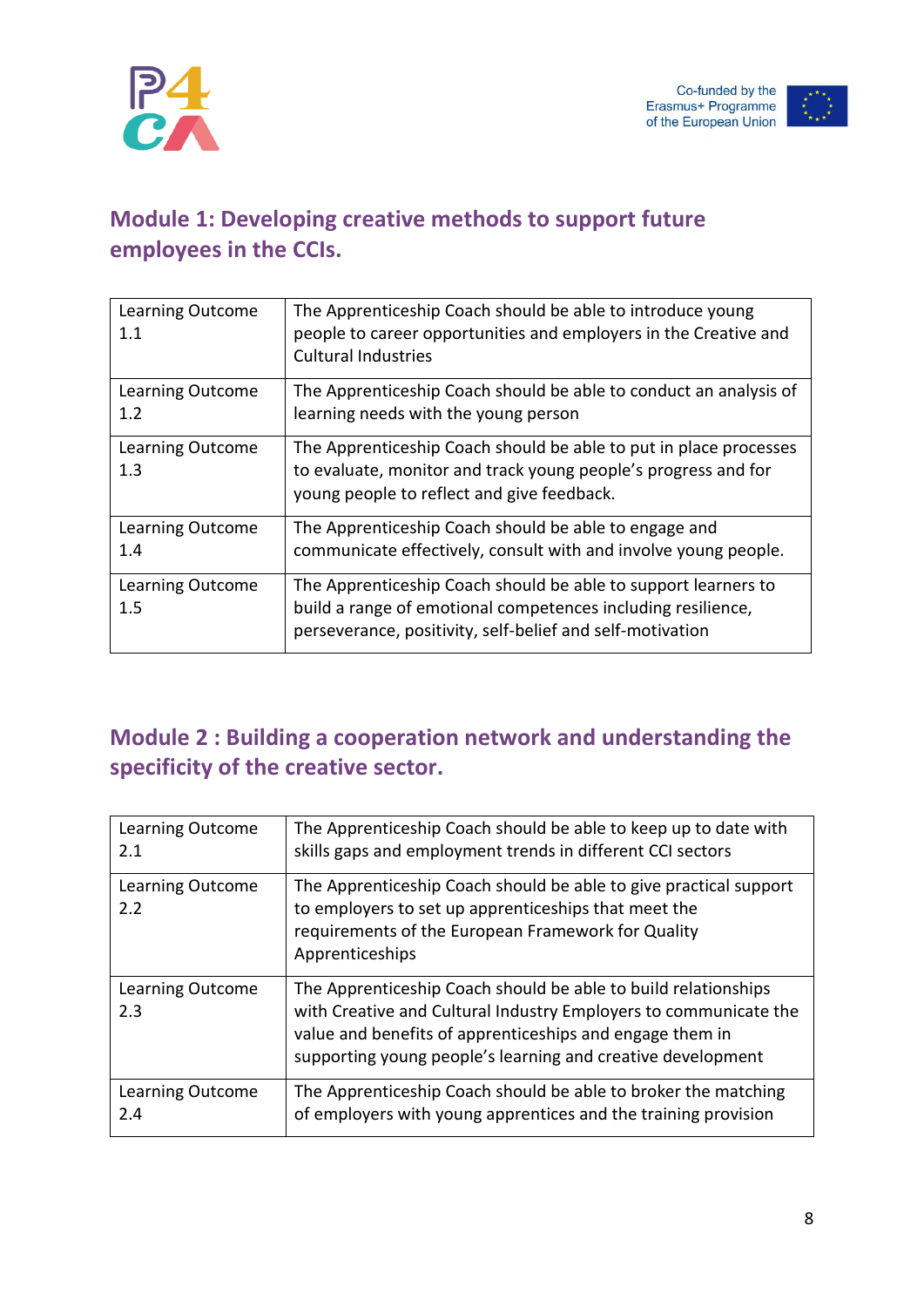

## <span id="page-8-0"></span>**Module 3: Implementing a training path for creative apprentices**

| Learning Outcome<br>3.1 | The Apprenticeship Coach should be able to assess and identify<br>skills gaps and skills required by employers both in specific CCI sub-<br>sectors and across the CCIs                                                                 |
|-------------------------|-----------------------------------------------------------------------------------------------------------------------------------------------------------------------------------------------------------------------------------------|
| Learning Outcome<br>3.2 | The Apprenticeship Coach should be able to agree the training<br>element of the apprenticeship with the employer and ensure it<br>meets national quality and accreditation standards                                                    |
| Learning Outcome<br>3.3 | The Apprenticeship Coach should be able to support and coach<br>apprentices through the process of completing the training<br>pathway                                                                                                   |
| Learning Outcome<br>3.4 | The Apprenticeship Coach should be able to work with e-training<br>partners to identify training provision and co-create training<br>material to meet learner needs, identify skills gaps and support<br>learners' personal development |

## <span id="page-8-1"></span>**Module 4 : Implementing and supporting specially-tailored creative apprenticeships**

| <b>Learning Outcome</b><br>4.1 | The Apprenticeship Coach should be able to agree terms and<br>conditions for the apprenticeship with the employer, including<br>rates of pay, working hours, Intellectual Property, Health & Safety<br>and assist the employer to meet national statutory requirements |
|--------------------------------|------------------------------------------------------------------------------------------------------------------------------------------------------------------------------------------------------------------------------------------------------------------------|
| <b>Learning Outcome</b><br>4.2 | The Apprenticeship Coach should be able to support the employer<br>to implement selection processes, management and supervision<br>and working arrangements that foster diversity, equal<br>opportunities and the welfare of the apprentice                            |
| <b>Learning Outcome</b><br>4.3 | The Apprenticeship Coach should be able to agree goals, objectives<br>and learning outcomes for the apprenticeship with the employer<br>and the apprentice                                                                                                             |
| Learning Outcome<br>4.4        | The Apprenticeship Coach should be able to provide support to the<br>employer and the apprentice throughout the apprenticeship to<br>help solve problems and ensure retention and completion                                                                           |
| <b>Learning Outcome</b><br>4.5 | The Apprenticeship Coach should be able, on conclusion, to review<br>the apprenticeships with employers, learners and training<br>providers to assess the achievement of objectives, support further<br>progress and implement improvements                            |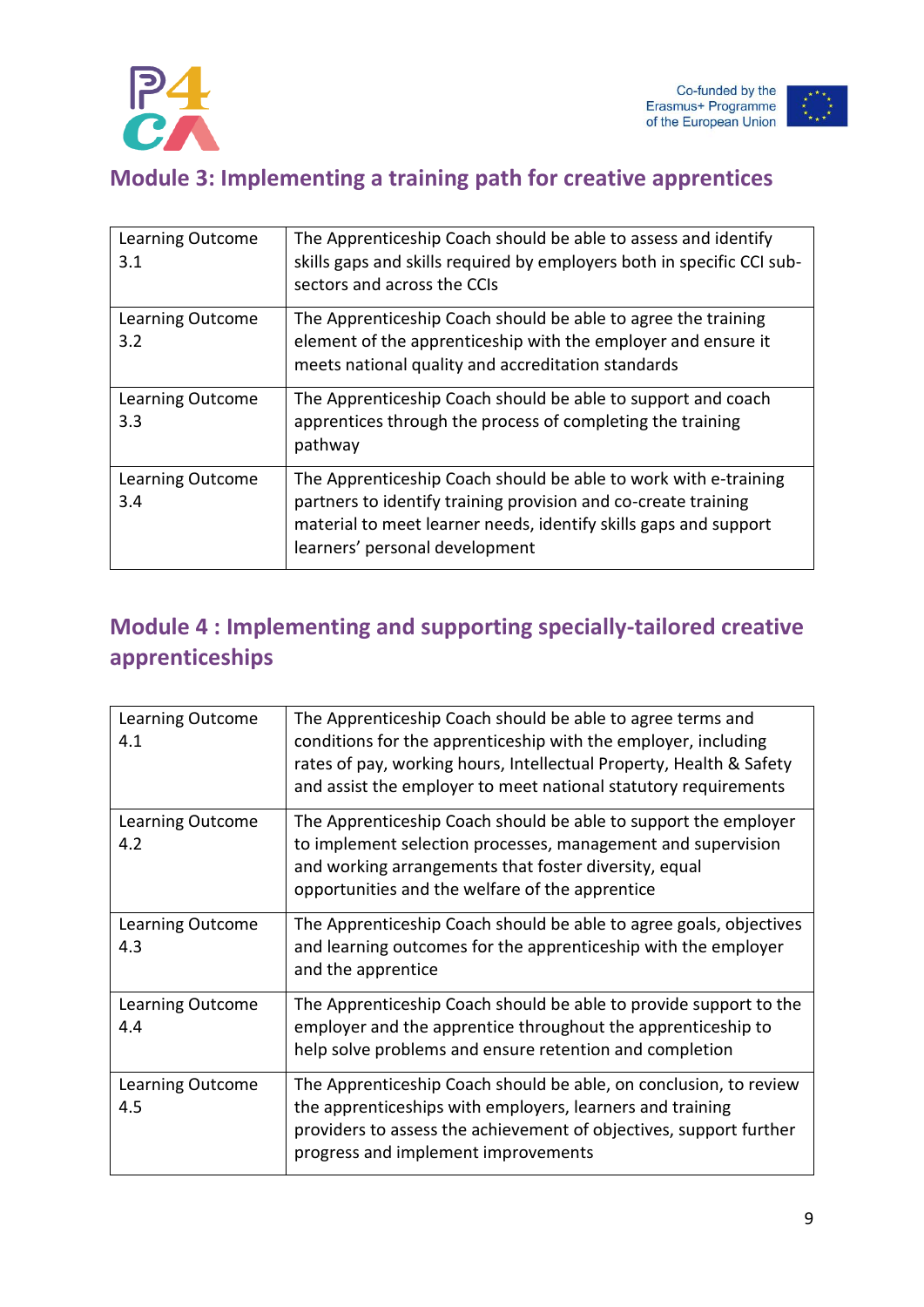

÷



<span id="page-9-0"></span>

|                       | Module 1:                                                           |
|-----------------------|---------------------------------------------------------------------|
| Title of Module       | Developing creative methods to support future<br>employees at CCIs. |
| <b>EQF Level</b>      | 5                                                                   |
| <b>Learning Hours</b> | 40                                                                  |

| Learning Outcome 1.1                                                                                                                                                                                                                                                                  | The Apprenticeship Coach should be able to introduce young<br>people to career opportunities and employers in the Creative and<br>Cultural Industries. |                                                                                                                                                                                                                             |                                                                                                                                                                                 |
|---------------------------------------------------------------------------------------------------------------------------------------------------------------------------------------------------------------------------------------------------------------------------------------|--------------------------------------------------------------------------------------------------------------------------------------------------------|-----------------------------------------------------------------------------------------------------------------------------------------------------------------------------------------------------------------------------|---------------------------------------------------------------------------------------------------------------------------------------------------------------------------------|
| <b>Knowledge</b>                                                                                                                                                                                                                                                                      |                                                                                                                                                        | <b>Skills</b>                                                                                                                                                                                                               | <b>Attitudes</b>                                                                                                                                                                |
| The learner knows how to:<br>understand the specificity of<br>the culture and creative sector<br>in terms of employment<br>observe changing employment<br>trends in the future<br>communicating with young<br>people<br>use different coaching/<br>mentoring techniques and<br>skills |                                                                                                                                                        | The learner is able to:<br>work together and cooperate<br>with young people to develop<br>ideas and turn them into action<br>map young people with<br>entrepreneurs in CCis<br>define priorities, goals and<br>action plans | The learner is able to:<br>use different knowledge<br>transfer approaches<br>demonstrate reliability,<br>punctuality, consistency<br>encourage partnership<br>and collaboration |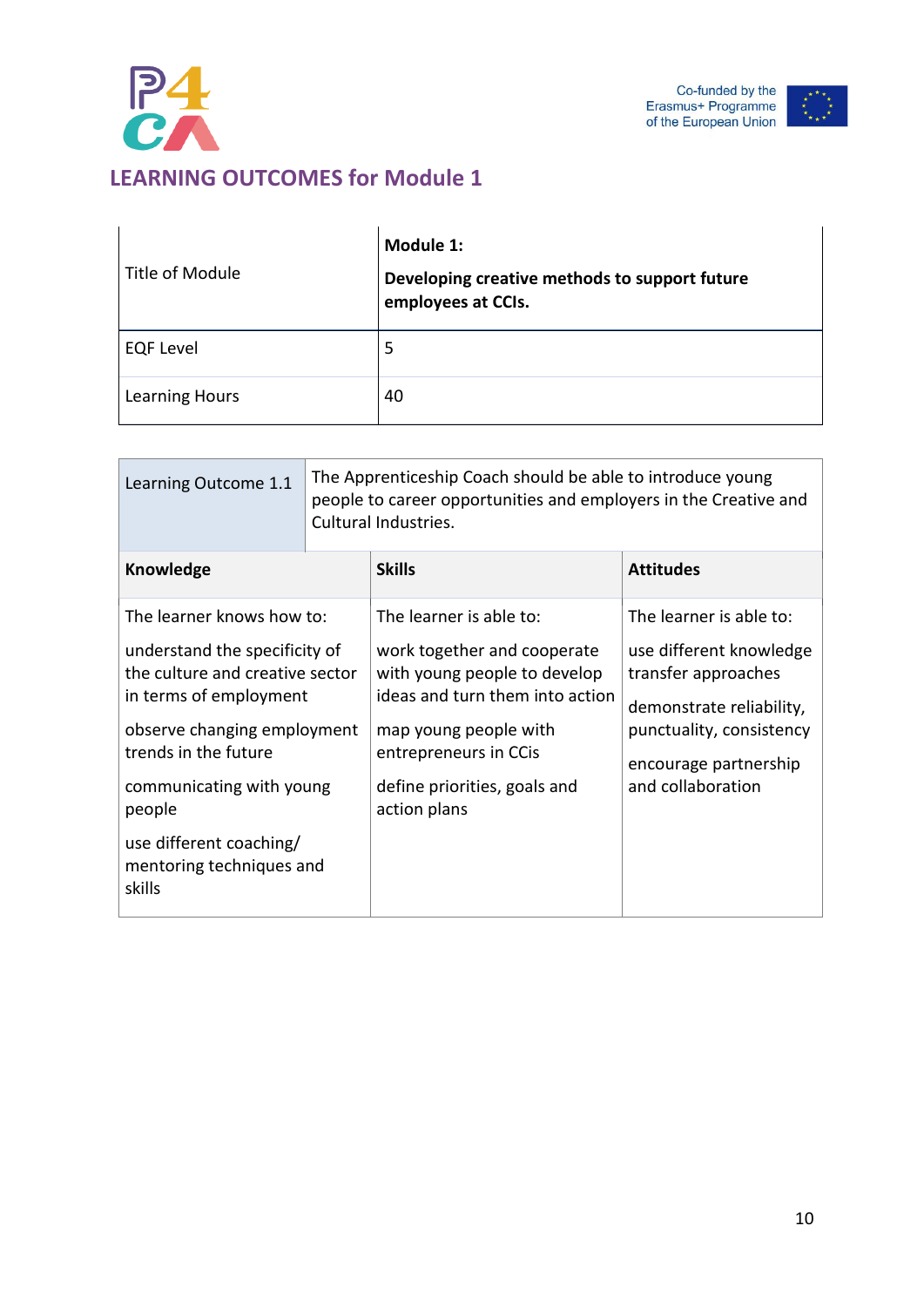

| ÷  |
|----|
|    |
|    |
| ī. |

| Learning Outcome 1.2                                                                                                                                                                                                                                                                                                                                                                    | The Apprenticeship Coach should be able to conduct an analysis of<br>learning needs and Individual Training Plan with the young person. |                                                                                                                                                                                                                                                                                                                                        |                                                                                                                                                                     |
|-----------------------------------------------------------------------------------------------------------------------------------------------------------------------------------------------------------------------------------------------------------------------------------------------------------------------------------------------------------------------------------------|-----------------------------------------------------------------------------------------------------------------------------------------|----------------------------------------------------------------------------------------------------------------------------------------------------------------------------------------------------------------------------------------------------------------------------------------------------------------------------------------|---------------------------------------------------------------------------------------------------------------------------------------------------------------------|
| Knowledge                                                                                                                                                                                                                                                                                                                                                                               |                                                                                                                                         | <b>Skills</b>                                                                                                                                                                                                                                                                                                                          | <b>Attitudes</b>                                                                                                                                                    |
| The learner knows how to:<br>assess a young person's levels<br>of skills and understanding<br>according to NQF and EQF<br>levels.<br>evaluate a young person's<br>creative portfolio,<br>identify Special Educational<br>Needs and barriers faced by<br>the young person<br>identify learning goals and<br>objectives and relating these to<br>industry requirements and<br>skills gaps |                                                                                                                                         | The learner is able to:<br>conduct an analysis of the<br>learning needs of a young<br>person seeking a creative<br>career<br>complete an individual training<br>plan with a young person<br>seeking a creative career.<br>map participant levels against<br>EQF and NQF in each case and<br>provide a cross level training<br>pathway. | The learner is able to:<br>recognise a young<br>person's creative and<br>entrepreneurial<br>potential<br>envision and elaborate<br>positive goals and<br>objectives |

| Learning Outcome 1.3                                                                                                                                                         | The Apprenticeship Coach should be able to put in place processes<br>to evaluate, monitor and track young people's progress and for<br>young people to reflect and give feedback. |                                                                                                                                                                                  |                                                                                        |
|------------------------------------------------------------------------------------------------------------------------------------------------------------------------------|-----------------------------------------------------------------------------------------------------------------------------------------------------------------------------------|----------------------------------------------------------------------------------------------------------------------------------------------------------------------------------|----------------------------------------------------------------------------------------|
| Knowledge                                                                                                                                                                    |                                                                                                                                                                                   | <b>Skills</b>                                                                                                                                                                    | <b>Attitudes</b>                                                                       |
| The learner knows how to:                                                                                                                                                    |                                                                                                                                                                                   | The learner is able to:                                                                                                                                                          | The learner is able to:                                                                |
| describe and use a range of<br>methods and tools to deliver<br>initial assessment for young<br>person<br>identify needs, limits, goals and<br>challenges of the young person |                                                                                                                                                                                   | deliver diagnostic needs<br>assesment, guidance and<br>feedback to orientate the<br>guidance for the young person<br>review the young person's<br>goals and assess achievements. | •listen actively<br>show empathy and<br>understanding<br>provide effective<br>feedback |
| explain and put in place a<br>monitoring and evaluation<br>process                                                                                                           |                                                                                                                                                                                   | establish success indicators<br>and monitor, supervise and<br>evaluate young person's<br>progress                                                                                | provide encouragement<br>and motivation                                                |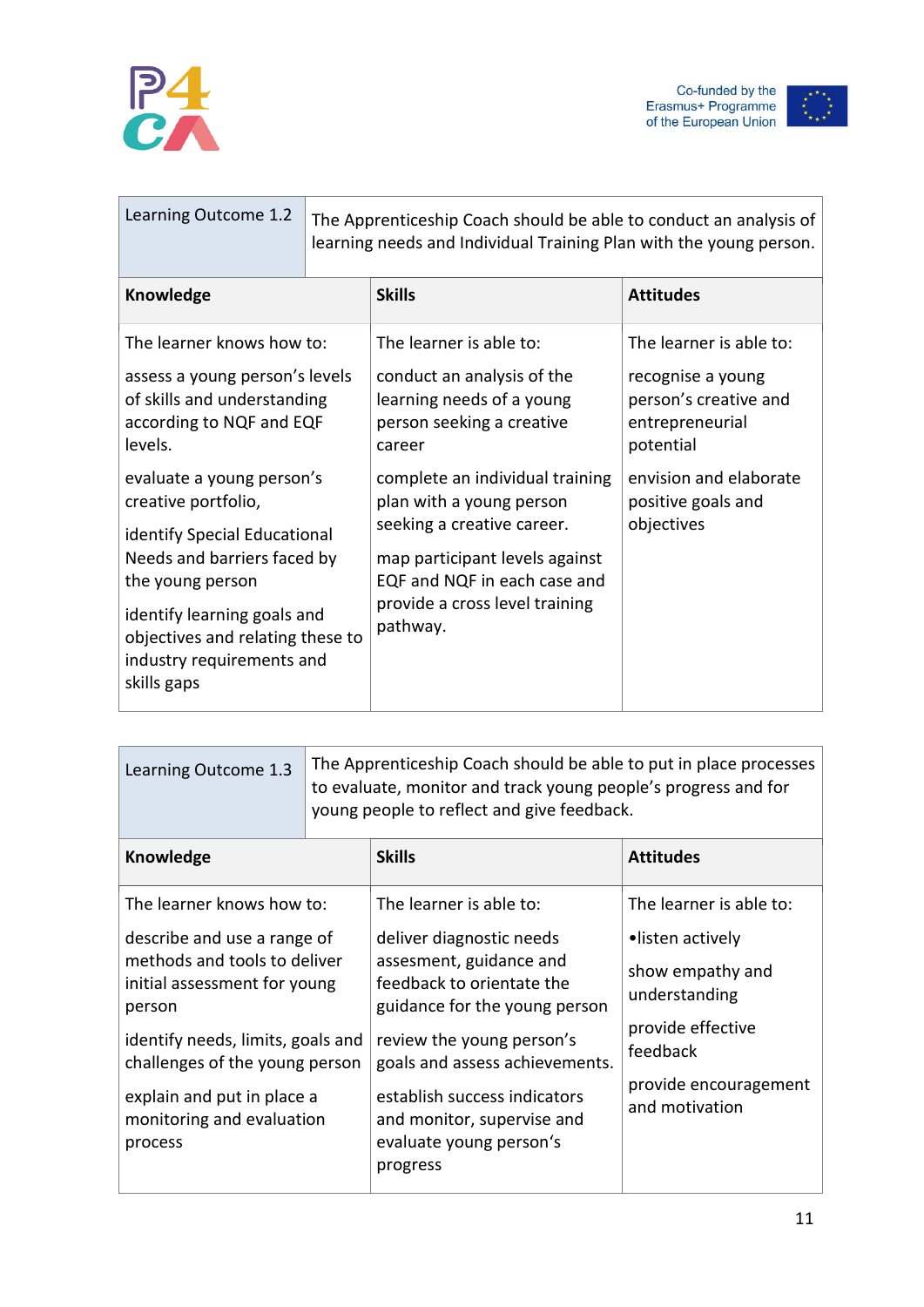



| Learning Outcome 1.4                                                                                                                                                  | The Apprenticeship Coach should be able to set expectations and<br>values of trust, respect, equality and diversity and confidentiality,<br>engage and communicate effectively, consult with and involve<br>young people. |                         |                         |
|-----------------------------------------------------------------------------------------------------------------------------------------------------------------------|---------------------------------------------------------------------------------------------------------------------------------------------------------------------------------------------------------------------------|-------------------------|-------------------------|
| Knowledge                                                                                                                                                             |                                                                                                                                                                                                                           | <b>Skills</b>           | <b>Attitudes</b>        |
| The learner knows how to:                                                                                                                                             |                                                                                                                                                                                                                           | The learner is able to: | The learner is able to: |
| be aware of and understand<br>another person's emotions,<br>experiences and values and<br>pro-actively engage with the<br>perspectives of others;                     |                                                                                                                                                                                                                           | think outside the box   | be empathetic           |
| listen to others and engage in<br>conversations with confidence,<br>assertiveness, clarity and<br>reciprocity, both in personal<br>and work contexts;                 |                                                                                                                                                                                                                           | listen actively         | communicate effectively |
| be aware of the need for a<br>variety of communication<br>strategies, language registers<br>and tools to suit the context,<br>content and channels of<br>interaction; |                                                                                                                                                                                                                           | be assertive            | show trust and respect  |
| share common goals, tasks,<br>resources and responsibilities<br>taking into account the specific<br>goal of the other;                                                |                                                                                                                                                                                                                           | use SMART goals-setting | develop cooperation     |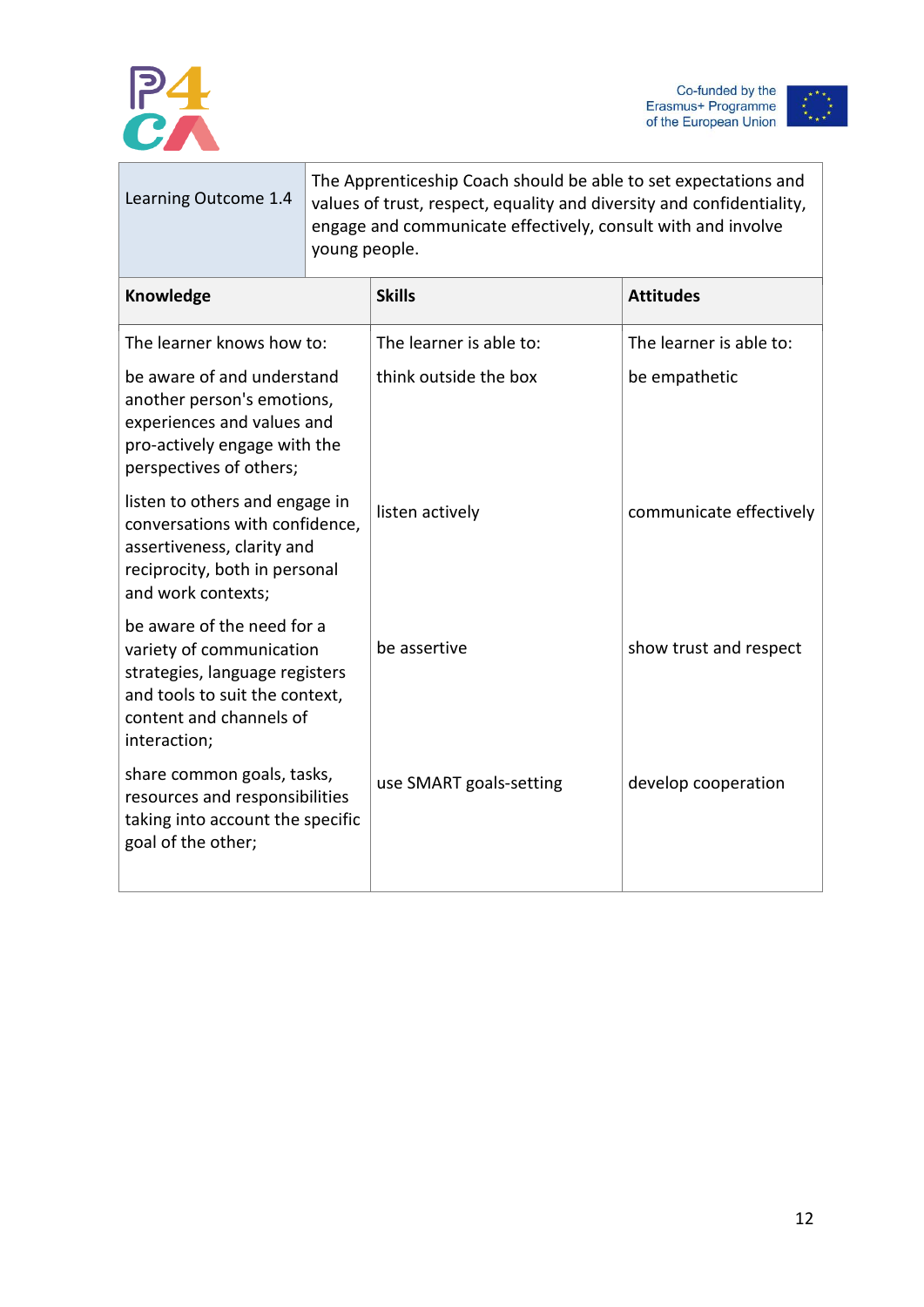



| Learning Outcome 1.5                                                                                                          | The Apprenticeship Coach should be able to support learners to<br>build a range of emotional competences including resilience,<br>perseverance, positivity, self-belief and self-motivation. |                                      |                                                   |
|-------------------------------------------------------------------------------------------------------------------------------|----------------------------------------------------------------------------------------------------------------------------------------------------------------------------------------------|--------------------------------------|---------------------------------------------------|
| Knowledge                                                                                                                     |                                                                                                                                                                                              | <b>Skills</b>                        | <b>Attitudes</b>                                  |
| The learner knows how to:                                                                                                     |                                                                                                                                                                                              | The learner is able to:              | The learner is able to:                           |
| foster optimism, hope,<br>resilience, self-efficacy and a<br>sense of purpose to support<br>learning and action               |                                                                                                                                                                                              | motivate and support<br>perseverance | develop self-efficacy and<br>a proactive attitude |
| manage changes in work and<br>learning paths, make informed<br>choices and set goals                                          |                                                                                                                                                                                              |                                      |                                                   |
| be aware of, understand and<br>regulate personal emotions,<br>thoughts and behavior,<br>including responses to stress;        |                                                                                                                                                                                              | manage emotions                      | be positive - optimistic<br>and keep self-control |
| believe in their own ability to<br>influence the course of events,<br>despite uncertainty, setbacks<br>and temporary failures |                                                                                                                                                                                              |                                      |                                                   |
| be ready to revise views and<br>adopt new ideas, approaches,<br>tools and actions in response<br>to changing contexts;        |                                                                                                                                                                                              | be resilient                         | be flexible                                       |
| foster resilience                                                                                                             |                                                                                                                                                                                              |                                      |                                                   |
| believe in oneself and<br>reflecting on one's needs,<br>aspirations and wishes in the<br>short, medium and long term          |                                                                                                                                                                                              | develop Self-awareness               | be self-regulating                                |
| identify and assess one's<br>strengths and weaknesses                                                                         |                                                                                                                                                                                              |                                      |                                                   |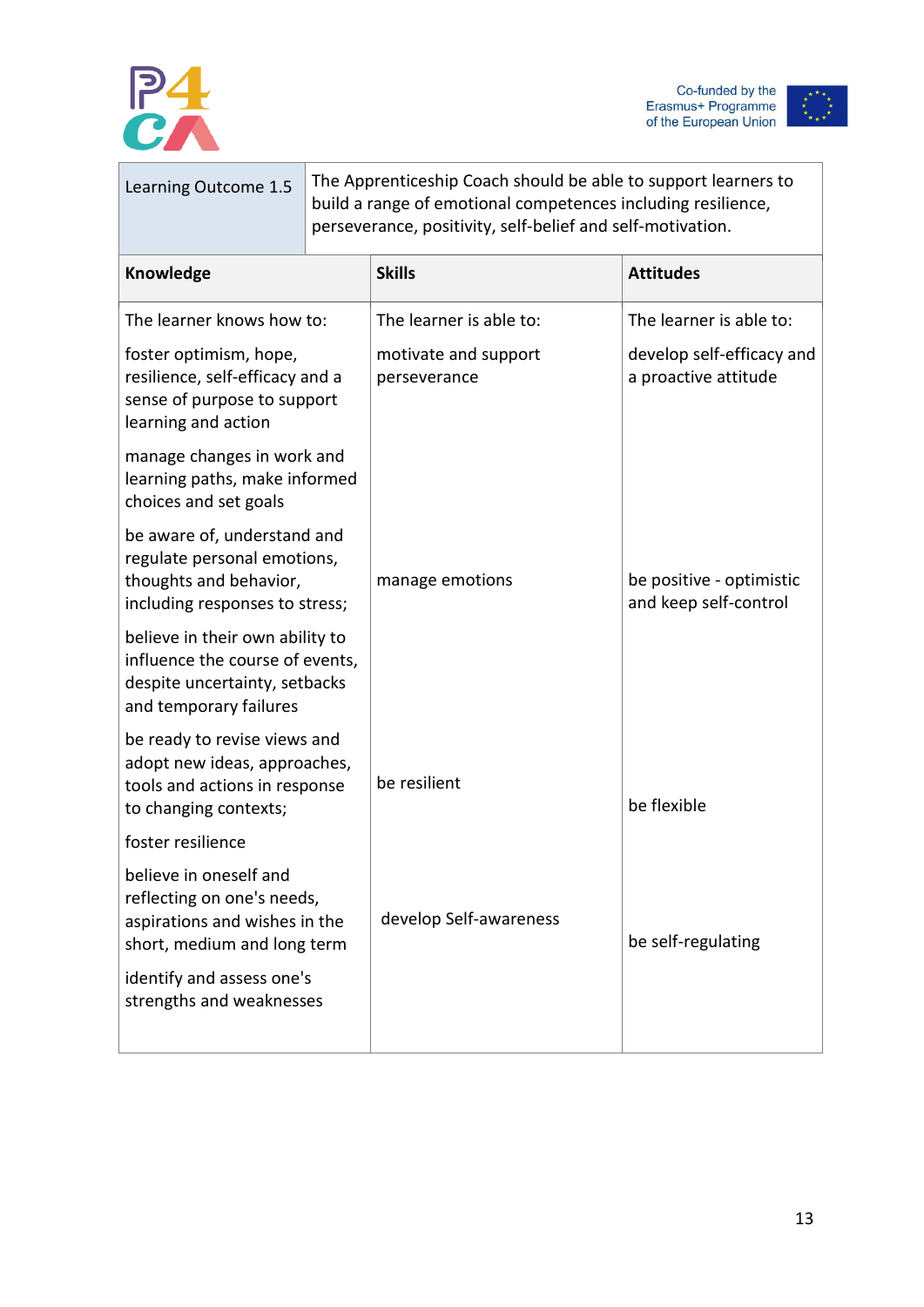



<span id="page-13-0"></span>

| Title of Module       | Module 2:<br>Building a cooperation network and understanding the<br>specificity of the creative sector. |
|-----------------------|----------------------------------------------------------------------------------------------------------|
| <b>EQF Level</b>      | 5                                                                                                        |
| <b>Learning Hours</b> | 32                                                                                                       |

| Learning Outcome 2.1                                                                                                                                                                                                              |  | The Apprenticeship Coach should be able to keep up to date with<br>skills gaps and employment trends in different CCI sectors.                                                                                                               |                                                                                                                                                                                |
|-----------------------------------------------------------------------------------------------------------------------------------------------------------------------------------------------------------------------------------|--|----------------------------------------------------------------------------------------------------------------------------------------------------------------------------------------------------------------------------------------------|--------------------------------------------------------------------------------------------------------------------------------------------------------------------------------|
| <b>Knowledge</b>                                                                                                                                                                                                                  |  | <b>Skills</b>                                                                                                                                                                                                                                | <b>Attitudes</b>                                                                                                                                                               |
| The learner knows how to:<br>use the educational and<br>training framework for the CCIs<br>understand job roles and<br>career paths<br>define the CCI market and its<br>functioning and specificity<br>use human resources issues |  | The learner is able to:<br>assess and identify skills gaps<br>in the CCIs<br>make learning relevant to the<br>workplace<br>identify employment trends in<br>different CCI sectors<br>collect data and information<br>using communication and | The learner is able to:<br>act proactively in<br>collecting and sharing<br>information and<br>resources<br>continually update<br>existing skills, learning<br>and technologies |
| including recruiting methods in<br><b>CCIS</b>                                                                                                                                                                                    |  | digital tools                                                                                                                                                                                                                                |                                                                                                                                                                                |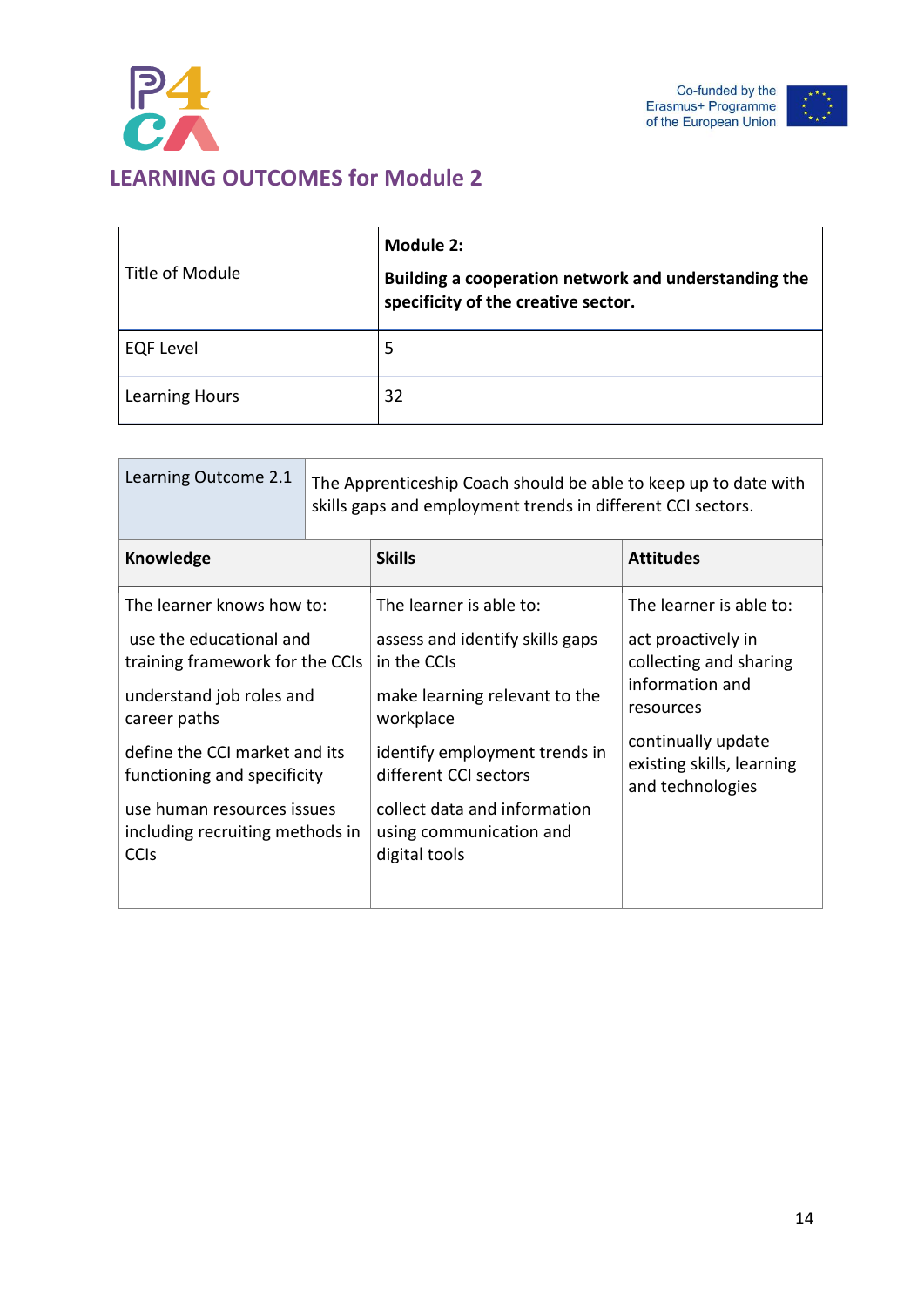

Co-funded by the<br>Erasmus+ Programme<br>of the European Union



| Learning Outcome 2.2                                                                                                                                                                                                                       | The Apprenticeship Coach should be able to build relationships<br>with Creative and Cultural Industry Employers to communicate<br>the value and benefits of apprenticeships and engage them in<br>supporting young people's learning and creative development. |                                                                                                                                                                                                                 |                                                                                                                                                                 |
|--------------------------------------------------------------------------------------------------------------------------------------------------------------------------------------------------------------------------------------------|----------------------------------------------------------------------------------------------------------------------------------------------------------------------------------------------------------------------------------------------------------------|-----------------------------------------------------------------------------------------------------------------------------------------------------------------------------------------------------------------|-----------------------------------------------------------------------------------------------------------------------------------------------------------------|
| Knowledge                                                                                                                                                                                                                                  |                                                                                                                                                                                                                                                                | <b>Skills</b>                                                                                                                                                                                                   | <b>Attitudes</b>                                                                                                                                                |
| The learner knows how to:<br>understand general<br>characteristics, industry sub-<br>sectors, work processes and<br>roles in specific sectors of CCIs<br>define the needs of creative<br>entrepreneurs in terms of<br>hiring new employees |                                                                                                                                                                                                                                                                | The learner is able to:<br>build networks with individuals<br>and organisations<br>communicate and collect<br>information from others<br>negotiate and convince others<br>communicate the value and<br>benefits | The learner is able to:<br>inspire relevant<br>stakeholders<br>take a supportive<br>approach to developing<br>solutions in partnership<br>with all stakeholders |

| Learning Outcome 2.3                                                                                                                                                                                                                                                         | The Apprenticeship Coach should be able to give practical support<br>to employers to set up apprenticeships that meet the<br>requirements of the European Framework for Quality<br>Apprenticeships. |                                                                                                                                                                                                                                                                                                                                            |                                                                                                                                                                                                                                                             |
|------------------------------------------------------------------------------------------------------------------------------------------------------------------------------------------------------------------------------------------------------------------------------|-----------------------------------------------------------------------------------------------------------------------------------------------------------------------------------------------------|--------------------------------------------------------------------------------------------------------------------------------------------------------------------------------------------------------------------------------------------------------------------------------------------------------------------------------------------|-------------------------------------------------------------------------------------------------------------------------------------------------------------------------------------------------------------------------------------------------------------|
| <b>Knowledge</b>                                                                                                                                                                                                                                                             |                                                                                                                                                                                                     | <b>Skills</b>                                                                                                                                                                                                                                                                                                                              | <b>Attitudes</b>                                                                                                                                                                                                                                            |
| The learner knows how to:<br>demonstrate a thorough<br>knowledge of the European<br><b>Framework for Quality</b><br>Apprenticeships<br>identify and explain practical<br>implications of the European<br><b>Framework for Quality</b><br>Apprenticeships for the<br>employer |                                                                                                                                                                                                     | The learner is able to:<br>recommend efficient measures<br>to be put in place by the<br>employer in order to meet the<br>requirements of the European<br><b>Framework for Quality</b><br>Apprenticeships<br>review the employers' policies<br>against the European<br><b>Framework for Quality</b><br>Apprenticeships and identify<br>gaps | The learner is able to:<br>communicate effectively<br>and structure complex<br>information to achieve<br>understanding<br>provide effective<br>feedback<br>face negative feedback<br>from the target group<br>provide continuous<br>guidance and assistance |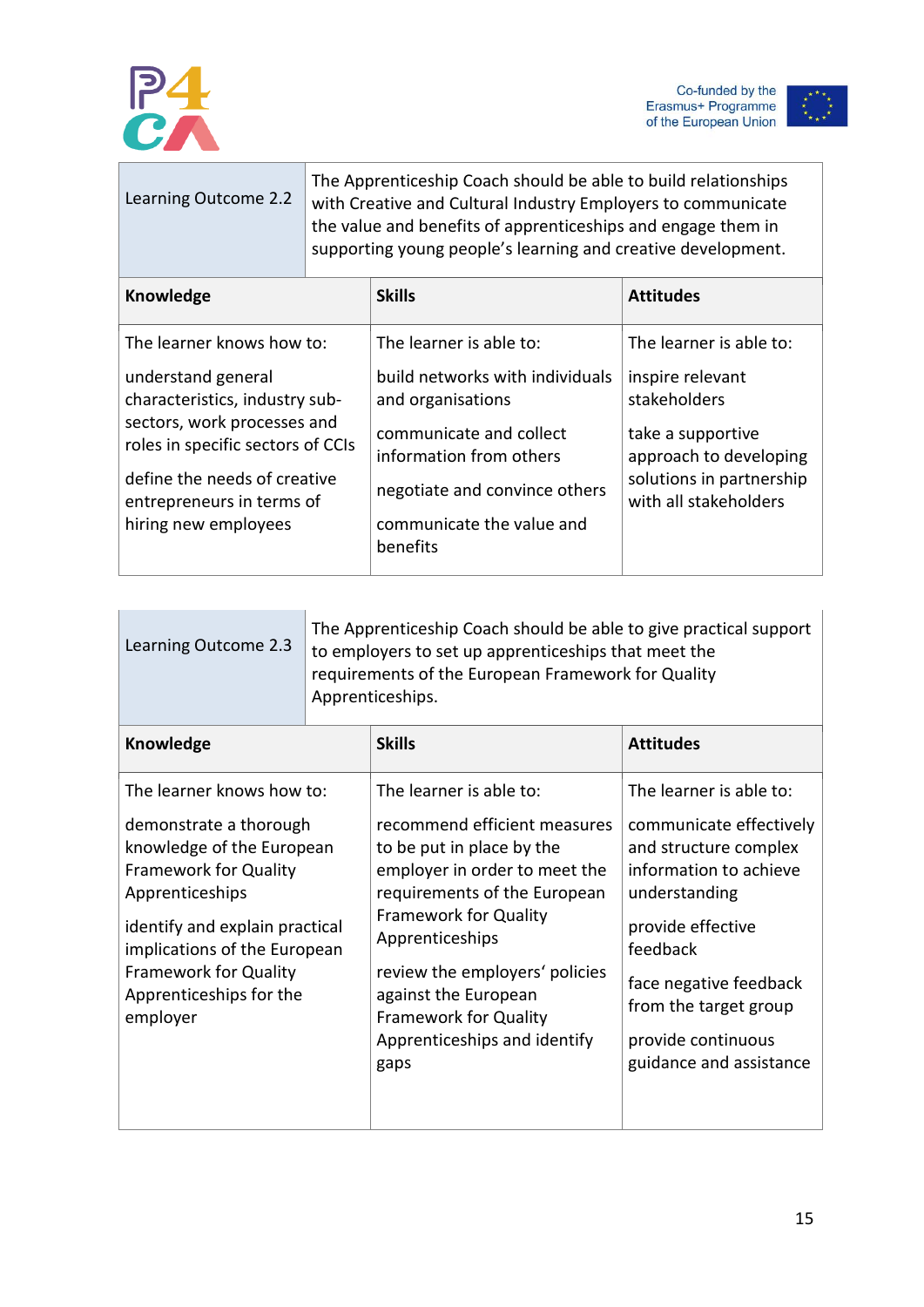





| Learning Outcome 2.4                                         | The Apprenticeship Coach should be able to broker the matching<br>of employers with young apprentices and the training provision. |                                                   |                         |
|--------------------------------------------------------------|-----------------------------------------------------------------------------------------------------------------------------------|---------------------------------------------------|-------------------------|
| <b>Knowledge</b>                                             |                                                                                                                                   | <b>Skills</b>                                     | <b>Attitudes</b>        |
| The learner knows how to:                                    |                                                                                                                                   | The learner is able to:                           | The learner is able to: |
| understand his / her                                         |                                                                                                                                   | have a good knowledge of<br>human character,      | be responsive           |
| profession,                                                  |                                                                                                                                   |                                                   | be empathetic           |
| use psychology,                                              |                                                                                                                                   | be open,                                          | be patient              |
| have access to up to date info<br>on training opportunities, |                                                                                                                                   | develop inspirational and<br>motivational skills, |                         |
| understand relationship<br>system,                           |                                                                                                                                   | develop communication and<br>coordination skills, |                         |
| understand etiquette,                                        |                                                                                                                                   | be patient and tolerant                           |                         |
| communicate values                                           |                                                                                                                                   | think in a system,                                |                         |
|                                                              |                                                                                                                                   | be sensitive                                      |                         |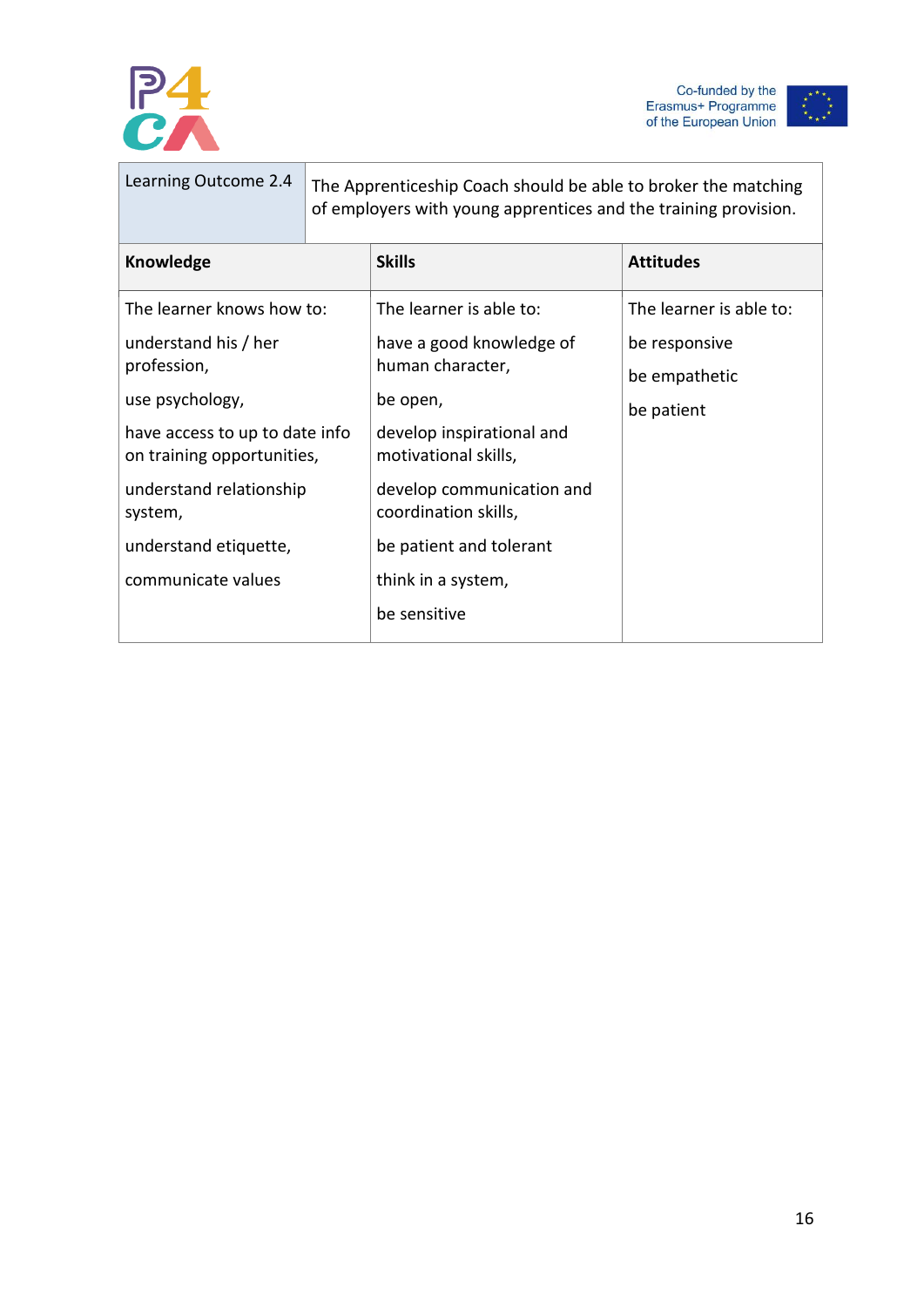



<span id="page-16-0"></span>

| Title of Module       | Module 3:<br>Implementing a career path for creative apprentices |
|-----------------------|------------------------------------------------------------------|
| <b>EQF Level</b>      | 5                                                                |
| <b>Learning Hours</b> | 32                                                               |

| Learning Outcome 3.1                                                                                                                  | The Apprenticeship Coach should be able to assess and identify<br>skills gaps and skills required by employers both in specific CCI<br>sub-sectors and across the CCIs. |                                                |                                            |
|---------------------------------------------------------------------------------------------------------------------------------------|-------------------------------------------------------------------------------------------------------------------------------------------------------------------------|------------------------------------------------|--------------------------------------------|
| Knowledge                                                                                                                             |                                                                                                                                                                         | <b>Skills</b>                                  | <b>Attitudes</b>                           |
| The learner knows how:                                                                                                                |                                                                                                                                                                         | The learner is able to:                        | The learner is able to:                    |
| to use knowledge of current<br>industry requirements and<br>trends,<br>to use knowledge of changing<br>economic and social conditions |                                                                                                                                                                         | thinking in a system,<br>adapt,<br>be involved | be open,<br>be responsible<br>be proactive |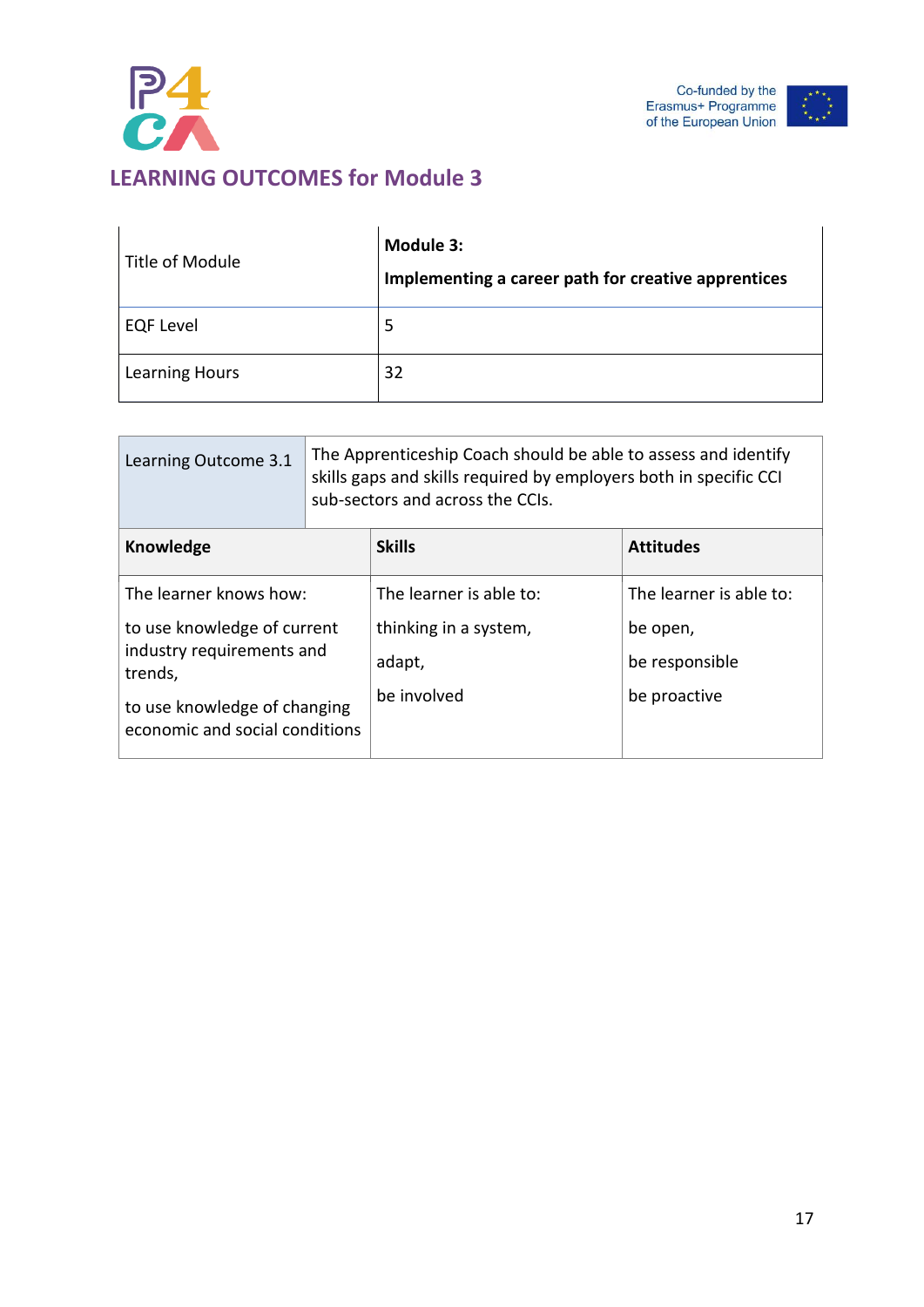

Co-funded by the<br>Erasmus+ Programme<br>of the European Union



| Learning Outcome 3.2                                                                                                                                                                                                                                                                          | The Apprenticeship Coach should be able to agree the training<br>element of the apprenticeship with the employer/training<br>provider and ensure it meets national quality and accreditation<br>standards. |                                                                                                                                                                                                                                                                                                                                                       |                                                                                                                                                                                                                                                                                                |
|-----------------------------------------------------------------------------------------------------------------------------------------------------------------------------------------------------------------------------------------------------------------------------------------------|------------------------------------------------------------------------------------------------------------------------------------------------------------------------------------------------------------|-------------------------------------------------------------------------------------------------------------------------------------------------------------------------------------------------------------------------------------------------------------------------------------------------------------------------------------------------------|------------------------------------------------------------------------------------------------------------------------------------------------------------------------------------------------------------------------------------------------------------------------------------------------|
| <b>Knowledge</b>                                                                                                                                                                                                                                                                              |                                                                                                                                                                                                            | <b>Skills</b>                                                                                                                                                                                                                                                                                                                                         | <b>Attitudes</b>                                                                                                                                                                                                                                                                               |
| The learner knows how to find<br>out the details of the<br>Accreditation standards they<br>are providing.<br>unfold and describe learning<br>outcomes from an actual task<br>given.<br>map relevant learning<br>provision, VET frameworks and<br>standards against employers'<br>skills needs |                                                                                                                                                                                                            | The learner is able to:<br>prove negotiation skills to<br>balance Apprentice Learning<br>path with company<br>requirements.<br>build a framework to map<br>Employers Job description and<br>task assignments to<br><b>Qualification Learning</b><br>Outcomes.<br>foster the agreement between<br>the Apprentice and the<br>employer/training provider | The learner is able to:<br>take a problem-solving<br>approach, to the<br>competency map<br>exercise.<br>act with equity between<br>the training provider,<br>employer and<br>apprentices.<br>foster the dialogue<br>between the participants<br>(apprentice, training<br>provider & employer). |

| Learning Outcome 3.3                                                                                                                                                                                                               | The Apprenticeship Coach should be able to support and coach<br>apprentices through the process of completing the training<br>pathway. |                                                                                                                                                                                                  |                            |
|------------------------------------------------------------------------------------------------------------------------------------------------------------------------------------------------------------------------------------|----------------------------------------------------------------------------------------------------------------------------------------|--------------------------------------------------------------------------------------------------------------------------------------------------------------------------------------------------|----------------------------|
| <b>Knowledge</b>                                                                                                                                                                                                                   |                                                                                                                                        | <b>Skills</b>                                                                                                                                                                                    | <b>Attitudes</b>           |
| The learner knows how:                                                                                                                                                                                                             |                                                                                                                                        | The learner is able to:                                                                                                                                                                          | The learner is able to:    |
| to create training and<br>apprenticeship plans for<br>apprentices<br>to oversee the cooperation<br>between the apprentice and the<br>entrepreneur<br>to motivate and support the<br>apprentice in completing the<br>apprenticeship |                                                                                                                                        | have good organizational,<br>communication, leadership<br>skills<br>develop diplomatic skills in<br>dealing with people in the field<br>as well as institutions.<br>caring.<br>be collaborative, | be insightful,<br>mindful, |
|                                                                                                                                                                                                                                    |                                                                                                                                        |                                                                                                                                                                                                  | proactive,<br>extrovert,   |
| to be knowledgeable about and<br>oversee all aspects of<br>apprenticeship law                                                                                                                                                      |                                                                                                                                        | set achievable goals and<br>targets.                                                                                                                                                             |                            |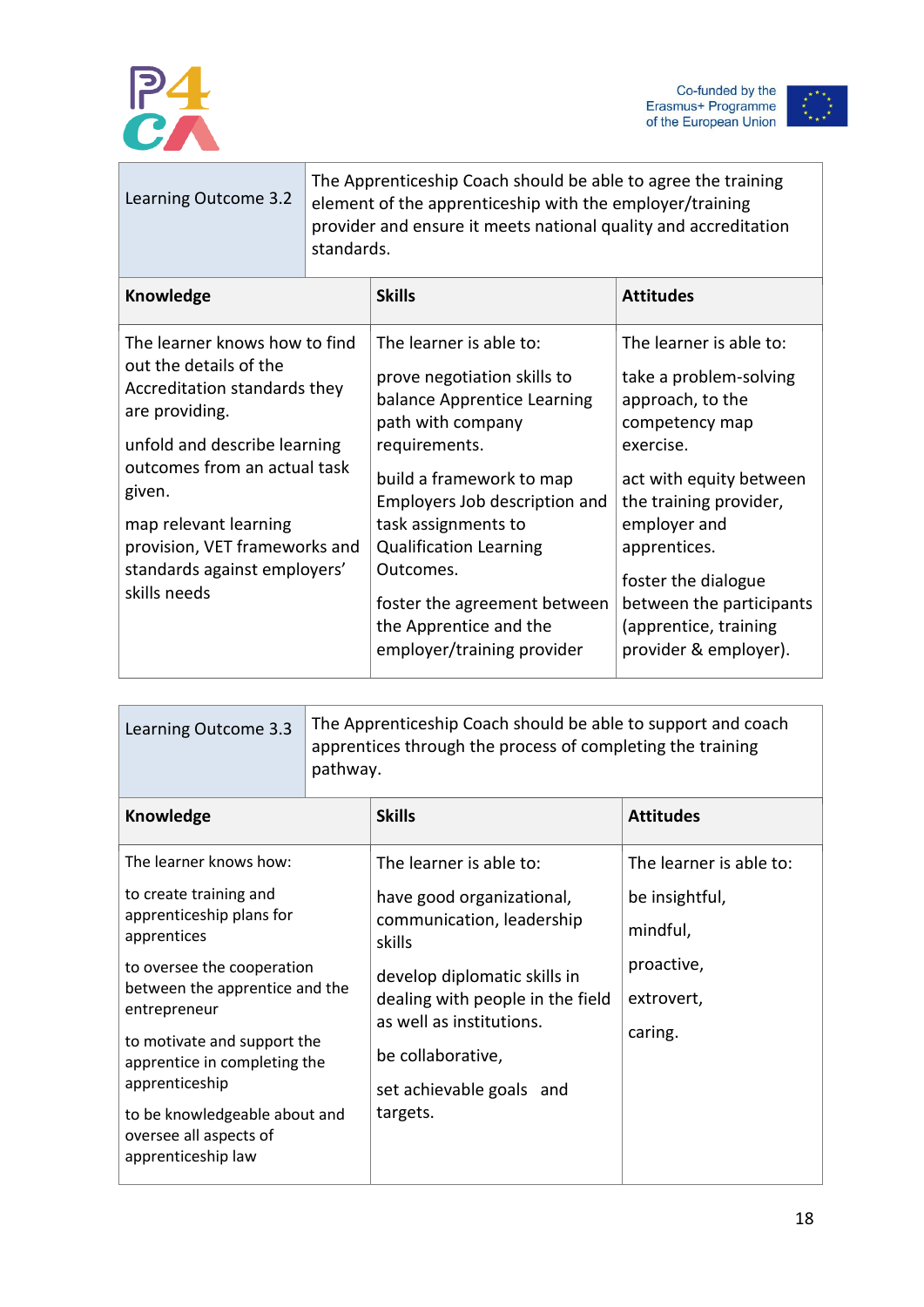



| The Apprenticeship Coach should be able to work with e-training<br>partners to identify training provision and co-create training<br>material to meet learner needs, identify skills gaps and support<br>learners' personal development. |                                |                                  |
|------------------------------------------------------------------------------------------------------------------------------------------------------------------------------------------------------------------------------------------|--------------------------------|----------------------------------|
|                                                                                                                                                                                                                                          | <b>Skills</b>                  | <b>Attitudes</b>                 |
| The learner knows how to:                                                                                                                                                                                                                | The learner is able to:        | The learner is able to:          |
|                                                                                                                                                                                                                                          | share knowledge,               | show professional<br>humility,   |
| develop transmission of values,                                                                                                                                                                                                          | apply thinking systematically, |                                  |
| build a value chain-based                                                                                                                                                                                                                | set priorities,                | be open to training<br>partners, |
| to evaluate completed tasks                                                                                                                                                                                                              |                                | be consistent,                   |
|                                                                                                                                                                                                                                          |                                |                                  |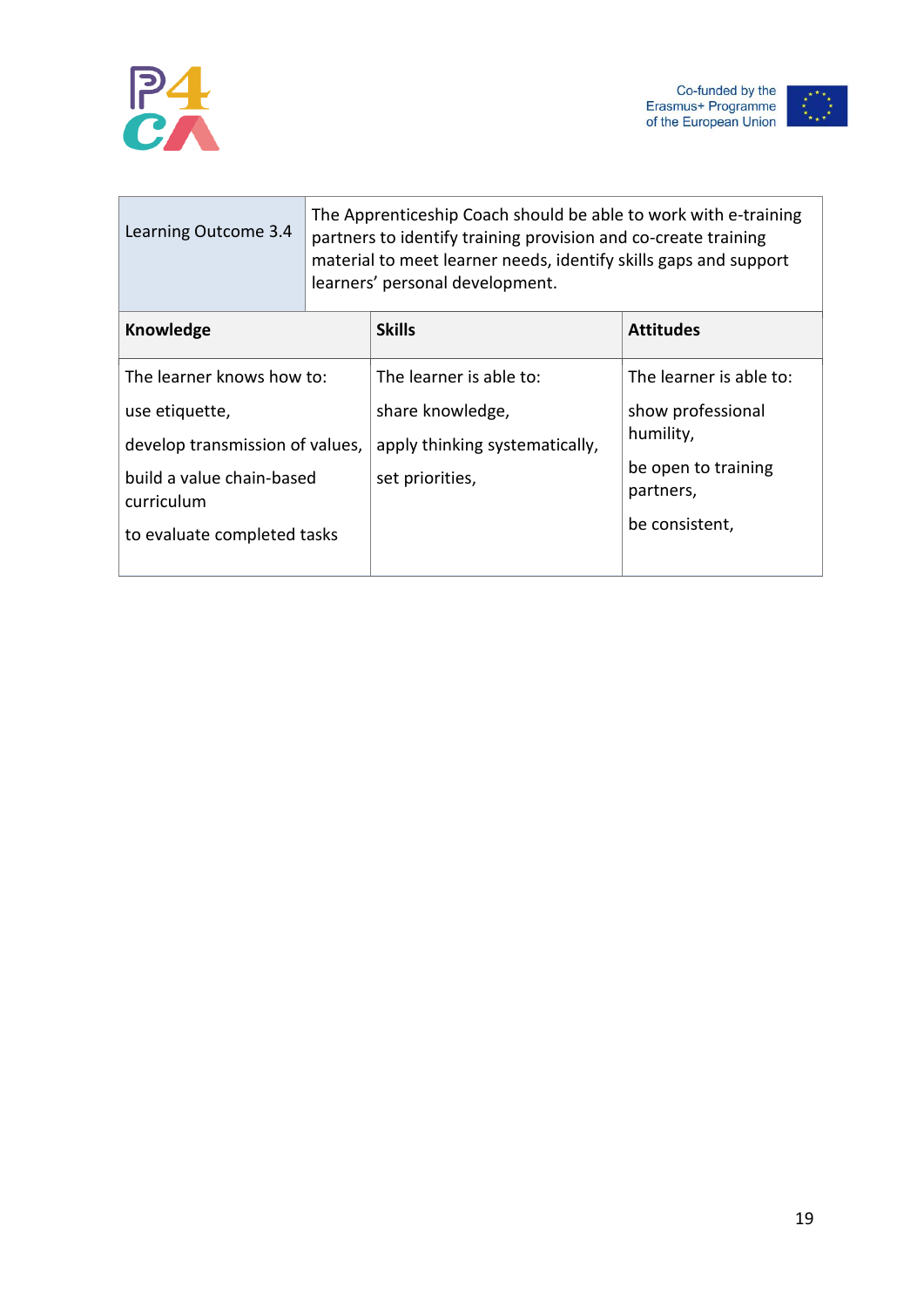



<span id="page-19-0"></span>

| Title of Module       | Module 4:<br>Implementing and supporting specially-tailored<br>creative apprenticeships |
|-----------------------|-----------------------------------------------------------------------------------------|
| <b>EQF Level</b>      | 5                                                                                       |
| <b>Learning Hours</b> | 40                                                                                      |

| Learning Outcome 4.1                                                                                                                                                                                                                                                                                                                                                        | The Apprenticeship Coach should be able to agree terms and<br>conditions for the apprenticeship with the employer, including<br>rates of pay, working hours, Intellectual Property, Health & Safety<br>and assist the employer to meet national statutory requirements. |                                                                                                                                                                                                                                                                                                                                                        |                                                                                                                                                                                                 |
|-----------------------------------------------------------------------------------------------------------------------------------------------------------------------------------------------------------------------------------------------------------------------------------------------------------------------------------------------------------------------------|-------------------------------------------------------------------------------------------------------------------------------------------------------------------------------------------------------------------------------------------------------------------------|--------------------------------------------------------------------------------------------------------------------------------------------------------------------------------------------------------------------------------------------------------------------------------------------------------------------------------------------------------|-------------------------------------------------------------------------------------------------------------------------------------------------------------------------------------------------|
| Knowledge                                                                                                                                                                                                                                                                                                                                                                   |                                                                                                                                                                                                                                                                         | <b>Skills</b>                                                                                                                                                                                                                                                                                                                                          | <b>Attitudes</b>                                                                                                                                                                                |
| The learner knows how to:<br>explain current legislative and<br>practical conditions for the<br>apprenticeship<br>identify relevant provisions of<br>Intellectual Property legislation<br>and its implications for the<br>apprenticeship<br>identify relevant provisions of<br>the Health and Safety<br>legislation/rules and its<br>implications for the<br>apprenticeship |                                                                                                                                                                                                                                                                         | The learner is able to:<br>deliver relevant information<br>regarding the apprenticeship<br>conditions and procedures to<br>the employer<br>review the employers<br>understanding of the<br>conditions and processes of<br>the apprenticeship<br>assist the employer in<br>establishing relevant<br>procedures and conditions for<br>the apprenticeship | The learner is able to:<br>show a pro-active<br>attitude<br>communicate effectively<br>provide effective<br>feedback<br>face negative feedback<br>from the target group<br>operate under stress |
| identify relevant negotiation<br>techniques                                                                                                                                                                                                                                                                                                                                 |                                                                                                                                                                                                                                                                         | negotiate effectively                                                                                                                                                                                                                                                                                                                                  |                                                                                                                                                                                                 |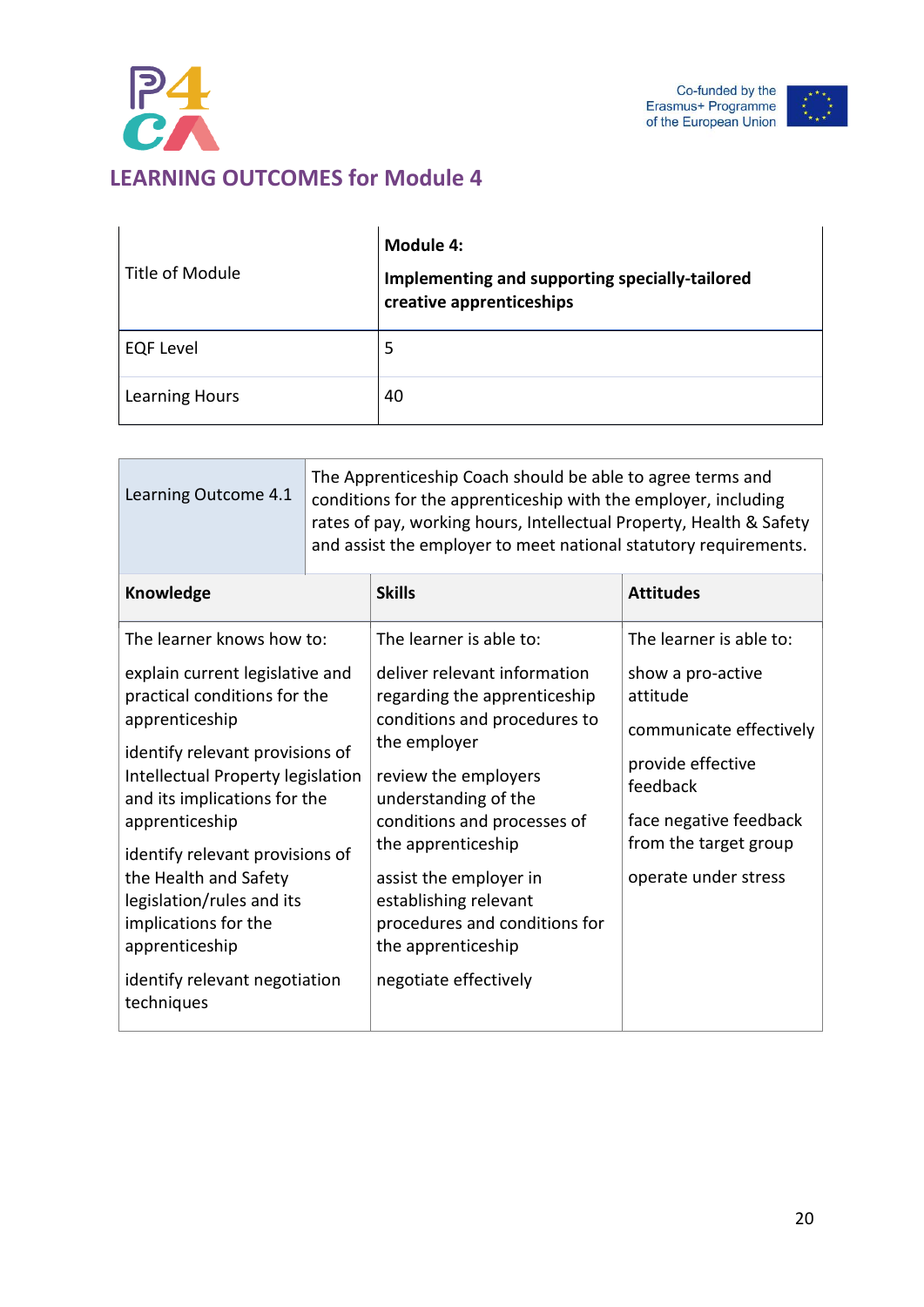



| Learning Outcome 4.2                                                                                                                                                                                                                                                                                                                                                                                    | The Apprenticeship Coach should be able to support the employer<br>to implement selection processes, management and supervision<br>and working arrangements that foster diversity, equal<br>opportunities and the welfare of the apprentice. |                                                                                                                                                   |                                                                                                                                                                                  |
|---------------------------------------------------------------------------------------------------------------------------------------------------------------------------------------------------------------------------------------------------------------------------------------------------------------------------------------------------------------------------------------------------------|----------------------------------------------------------------------------------------------------------------------------------------------------------------------------------------------------------------------------------------------|---------------------------------------------------------------------------------------------------------------------------------------------------|----------------------------------------------------------------------------------------------------------------------------------------------------------------------------------|
| Knowledge                                                                                                                                                                                                                                                                                                                                                                                               |                                                                                                                                                                                                                                              | <b>Skills</b>                                                                                                                                     | <b>Attitudes</b>                                                                                                                                                                 |
| The learner knows how to:<br>be aware of clients' needs and<br>wants, managing incoming<br>interest for positions.<br>implement a selection process<br>by actively recruiting talented<br>apprentices.<br>objectively select participants<br>to mutual benefit of both<br>parties while fostering diversity<br>and equal opportunities.<br>be prepared to address issues<br>on the working arrangements |                                                                                                                                                                                                                                              | The learner is able to:<br>listen<br>manage people and processes<br>implement.<br>communicate.<br>strategize and build<br>alliances/partnerships. | The learner is able to:<br>be convinced of his/her<br>effectiveness,<br>be proactive,<br>be encouraging,<br>be collaborative,<br>Demonstrate cultural<br>and Social Sensitivity. |
| should they arise.<br>be involved in the process and<br>making long-term alliances<br>with the client.                                                                                                                                                                                                                                                                                                  |                                                                                                                                                                                                                                              |                                                                                                                                                   |                                                                                                                                                                                  |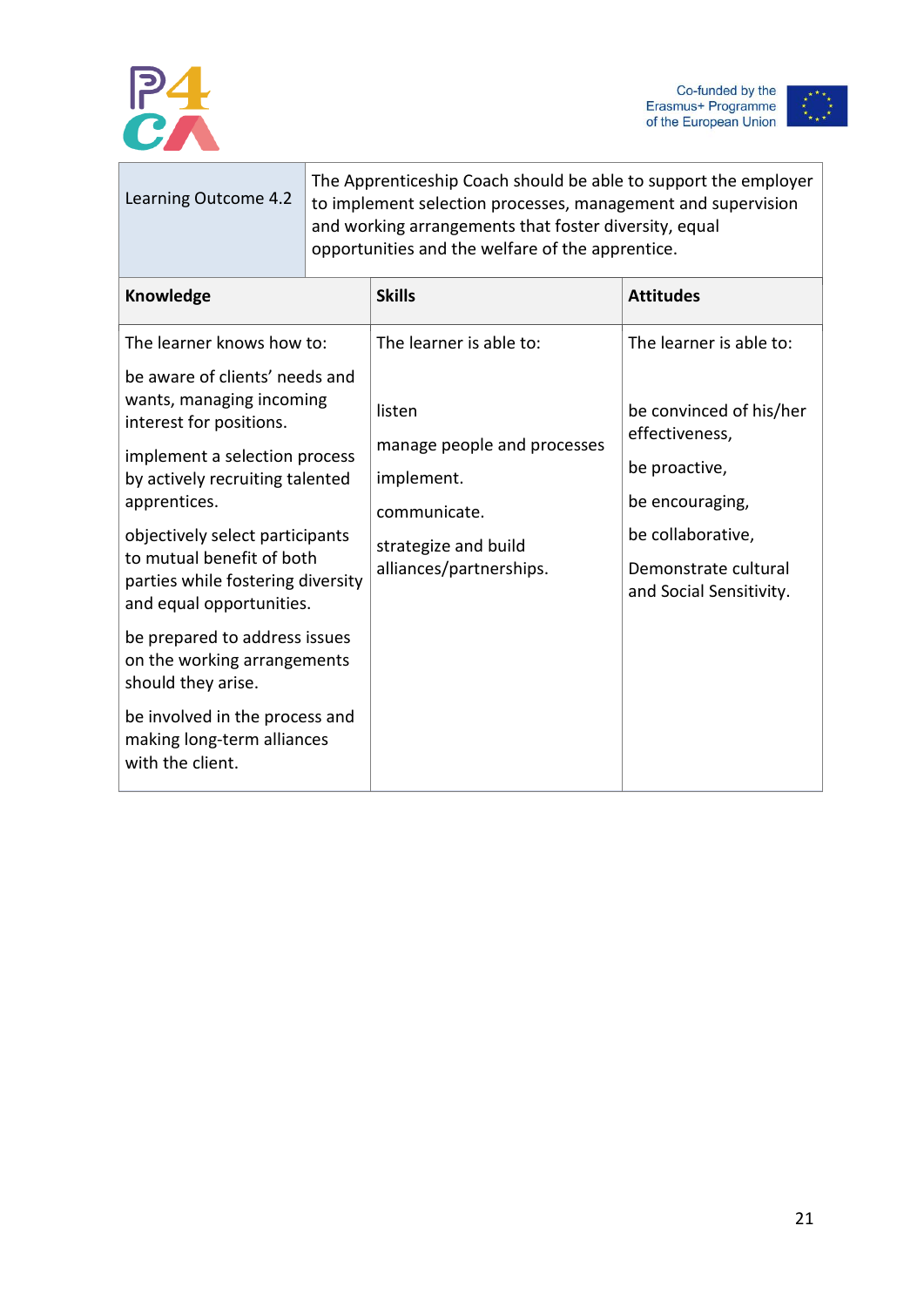

Co-funded by the<br>Erasmus+ Programme<br>of the European Union



| Learning Outcome 4.3                                                                                                                                                                                                              | The Apprenticeship Coach should be able to agree goals,<br>objectives and learning outcomes for the apprenticeship with the<br>employer and the apprentice. |                                                                                                                                                                                                                                                                                                               |                                                                                                                                                                                                                                                                    |
|-----------------------------------------------------------------------------------------------------------------------------------------------------------------------------------------------------------------------------------|-------------------------------------------------------------------------------------------------------------------------------------------------------------|---------------------------------------------------------------------------------------------------------------------------------------------------------------------------------------------------------------------------------------------------------------------------------------------------------------|--------------------------------------------------------------------------------------------------------------------------------------------------------------------------------------------------------------------------------------------------------------------|
| <b>Knowledge</b>                                                                                                                                                                                                                  |                                                                                                                                                             | <b>Skills</b>                                                                                                                                                                                                                                                                                                 | <b>Attitudes</b>                                                                                                                                                                                                                                                   |
| The learner knows how to:<br>apply vocational learning<br>frameworks and standards in<br>the creative and cultural<br>industries<br>define goals, objective apply<br>the European Framework for<br><b>Quality Apprenticeships</b> |                                                                                                                                                             | The learner is able to:<br>liaise effectively between the<br>parties<br>(employer/apprentice/training<br>provider) to achieve mutually<br>beneficial outcomes<br>set goals, objectives and<br>learning outcomes that match<br>the learning needs of<br>apprentice with the skills<br>required by the employer | The learner is able to:<br>negotiate effectively to<br>achieve mutually<br>beneficial outcomes<br>ensure that the training<br>element of the<br>apprenticeship is<br>relevant to the job<br>description, the needs<br>of employer and the<br>learning goals of the |
|                                                                                                                                                                                                                                   |                                                                                                                                                             |                                                                                                                                                                                                                                                                                                               | apprentice<br>give the apprentice<br>orientation and<br>guidance                                                                                                                                                                                                   |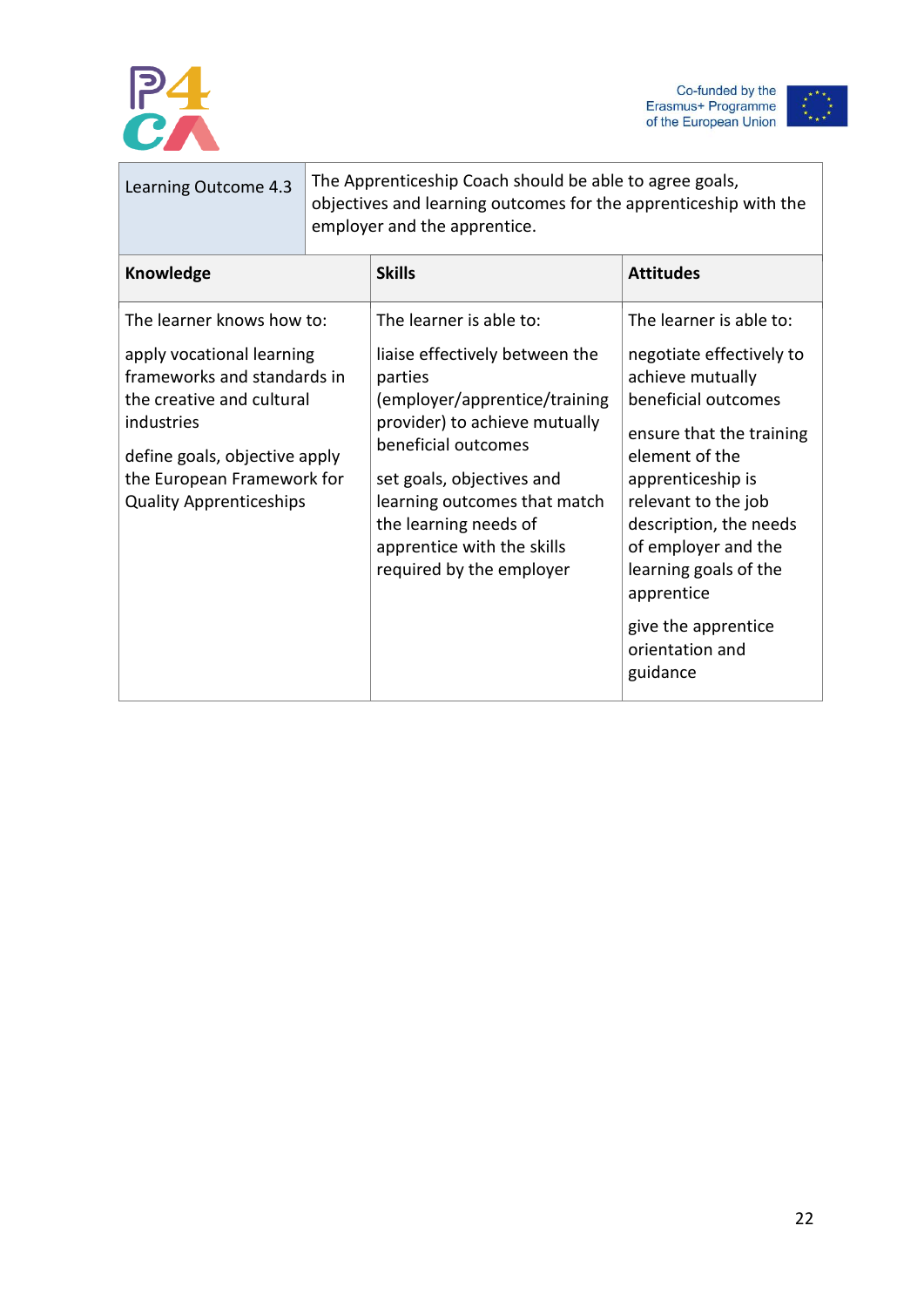



|                                                                                                                                | Learning Outcome 4.4                                                                  | The Apprenticeship Coach should be able to provide support to<br>the employer and the apprentice throughout the apprenticeship<br>to help solve problems and ensure retention and completion. |                                                                      |                         |
|--------------------------------------------------------------------------------------------------------------------------------|---------------------------------------------------------------------------------------|-----------------------------------------------------------------------------------------------------------------------------------------------------------------------------------------------|----------------------------------------------------------------------|-------------------------|
| Knowledge                                                                                                                      |                                                                                       |                                                                                                                                                                                               | <b>Skills</b>                                                        | <b>Attitudes</b>        |
| The learner knows how to:                                                                                                      |                                                                                       |                                                                                                                                                                                               | The learner is able to:                                              | The learner is able to: |
| develop creative and proactive<br>ideas and opportunities to<br>create better solutions to old<br>and new challenges           |                                                                                       |                                                                                                                                                                                               | solve problems<br>think creatively and critically<br>plan and manage | be creative             |
| explore and experiment with<br>innovative approaches to<br>combining knowledge and<br>resources to achieve valuable<br>results |                                                                                       |                                                                                                                                                                                               |                                                                      |                         |
| define and plan priorities by<br>setting long, medium and<br>short-term objectives and<br>adapt them to unforeseen<br>changes  |                                                                                       |                                                                                                                                                                                               | take the initiative                                                  | be cooperative          |
|                                                                                                                                | stick to intentions and<br>completing planned tasks                                   |                                                                                                                                                                                               |                                                                      |                         |
|                                                                                                                                | turn ideas into action to meet<br>your needs and achieve your<br>long-term objectives |                                                                                                                                                                                               |                                                                      | take opportunities      |
|                                                                                                                                | respond to challenges by acting<br>and working independently to<br>achieve goals      |                                                                                                                                                                                               |                                                                      |                         |
|                                                                                                                                |                                                                                       |                                                                                                                                                                                               |                                                                      |                         |